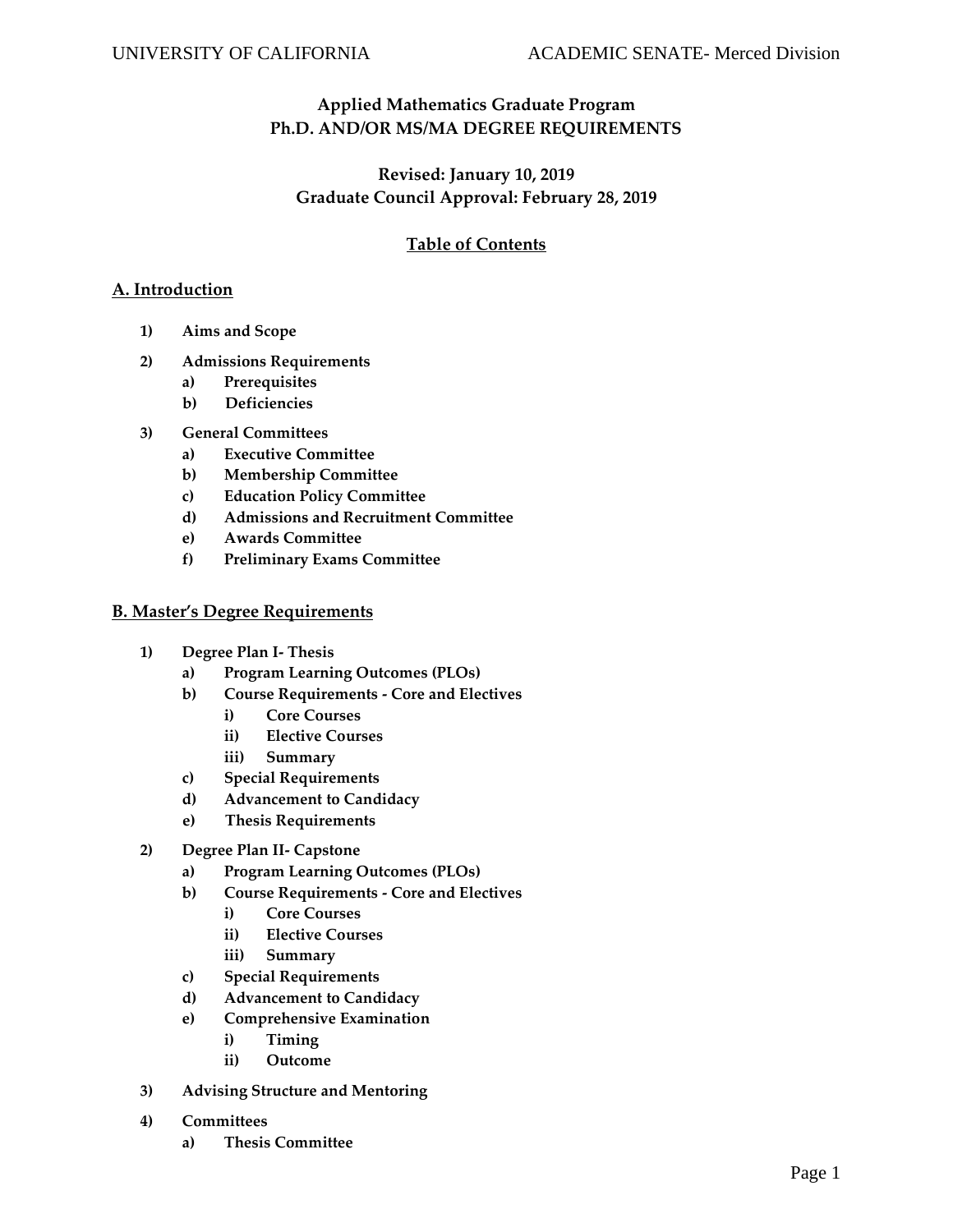- **5) Normative Time to Degree**
- **6) Typical Timeline and Sequence of Events**
- **7) Sources of funding**

#### **C. Doctoral Degree Requirements**

- **1) Program Learning Outcomes (PLOs)**
- **2) Course Requirements - Core and Electives** 
	- **a) Core Courses**
	- **b) Elective Courses**
	- **c) Summary**
- **3) Special Requirements**
- **4) Dissertation Plan**
- **5) Advising Structure and Mentoring**
- **6) Committees** 
	- **a) Candidacy Committee**
	- **b) Doctoral Committee**
	- **c) Other**
- **7) Advancement to Candidacy**
- **8) Qualifying Examination Requirements**
- **9) Dissertation Requirements**
- **10) Normative Time to Degree**
- **11) Typical Timeline and Sequence of Events**
- **12) Sources of Funding**
- **13) Leaving the Program Prior to Completion of the PhD Requirements.**

## **D. General Information**

**1) PELP, In Absentia and Filing Fee Status**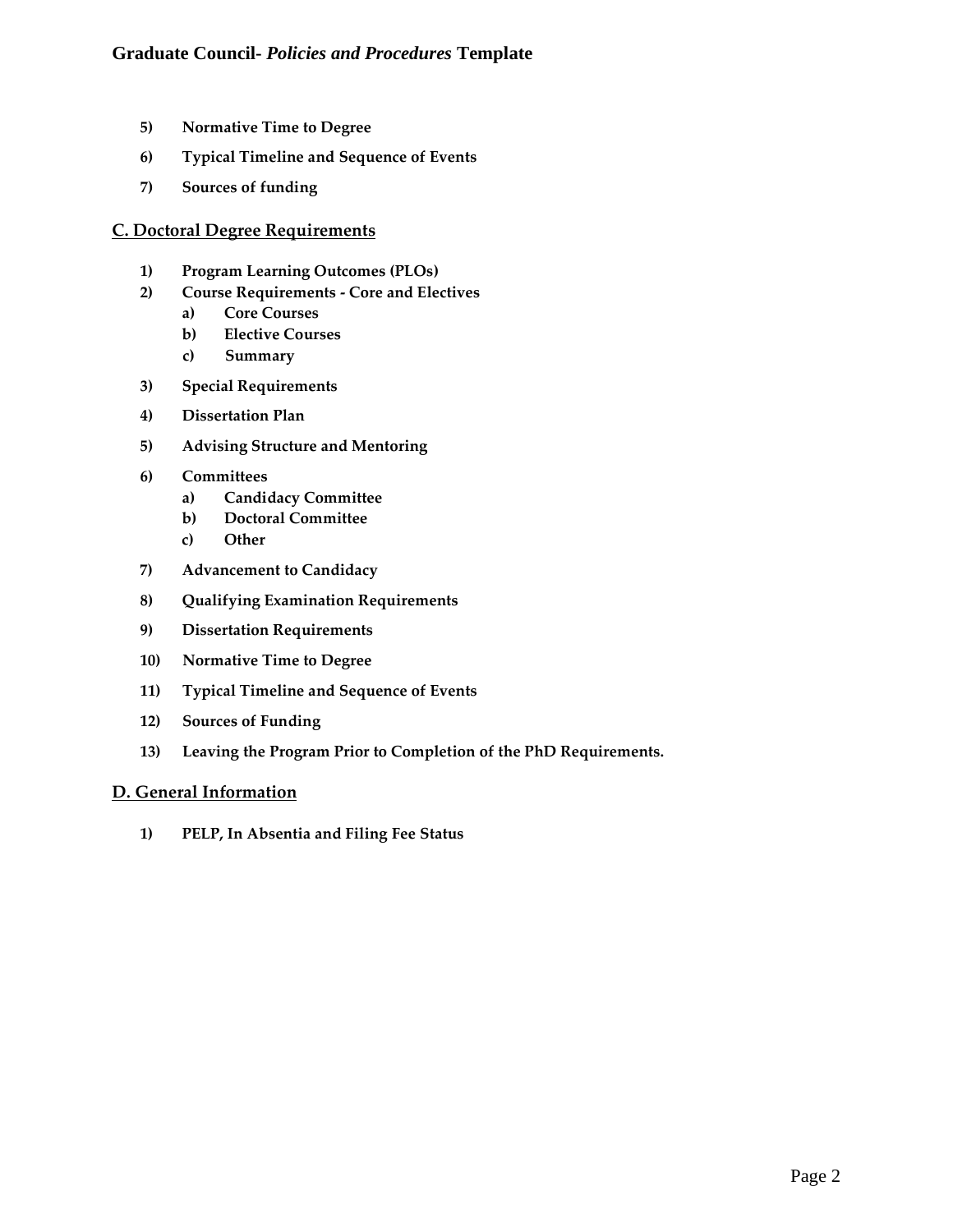# **A. Introduction**

- **1) Aims and Scope**: Applied Mathematics Graduate Studies (AMGS) at UC Merced explores the applications of mathematics in the development of natural sciences, engineering and social sciences. The Applied Mathematics Graduate Group offers a multidisciplinary research and training program leading to Master of Science (M.S.) and Doctor of Philosophy (Ph.D.) degrees in applied mathematics. The course work provides a background in the fundamental tools of applied mathematics, including ordinary and partial differential equations, asymptotics and perturbation methods, numerical analysis and scientific computing. Research projects involve the **modeling of complex systems** across a broad range of fields including protein dynamics, biofluids, organismal biology, molecular dynamics, cold atoms, solar energy, astrophysics, integrated circuits, biomedical imaging, geophysics, wireless communications, energy resource management, finance, and image processing — just to name a few. The faculty members engage actively in **scientific computing** research, including developing, implementing and testing algorithms to solve partial differential equations, optimization problems, and simulate stochastic processes, for example. The newest strategic focus is on **data science**. Data science and engineering is a research field that has emerged with rapid advances in technology that allow for the gathering and storage of massive quantities of data. These massive data sets are beyond the capacity of most traditional methods for analysis. Several faculty members have established expertise in this field in the areas of genomic sciences, imaging sciences, data mining and mathematical finance, for example.
- *2)* **Admissions Requirements**: Consideration for graduate group admission requires a bachelor's degree, three letters of recommendation, official transcripts, GRE scores, TOEFL or IELTS score (if applicable) and submission of the graduate online application with fee by the stated admission deadline. A minimum GPA of 3.0 is required. Admission decisions are made on a case-by case basis. Meeting some or all of these criteria does not guarantee admission, but merely eligibility. The decision to recommend admission to the Vice Provost and Dean of Graduate Education will be made by the Graduate Group Admissions Committee on the basis of available space and the competitiveness of applicants compared to the eligible pool.
	- **a) Prerequisites:** All incoming students are required to have a Bachelor's degree in applied mathematics or a related field. In particular, the undergraduate preparation should include courses in advanced calculus, linear algebra, and differential equations.
	- **b) Deficiencies:** Coursework deficiencies should be made up by the end of the first academic year following initial enrollment by earning a letter grade of "B" or better.

## **3) General Committees**:

**a)** The **Executive Committee (EC)** is elected by vote of the faculty in the group. The EC consists of three members, who will serve rotating terms of five years. (The original five members will serve terms of three, four, and five years.) The Group Chair will serve as an *ex officio* member of the EC. EC responsibilities include: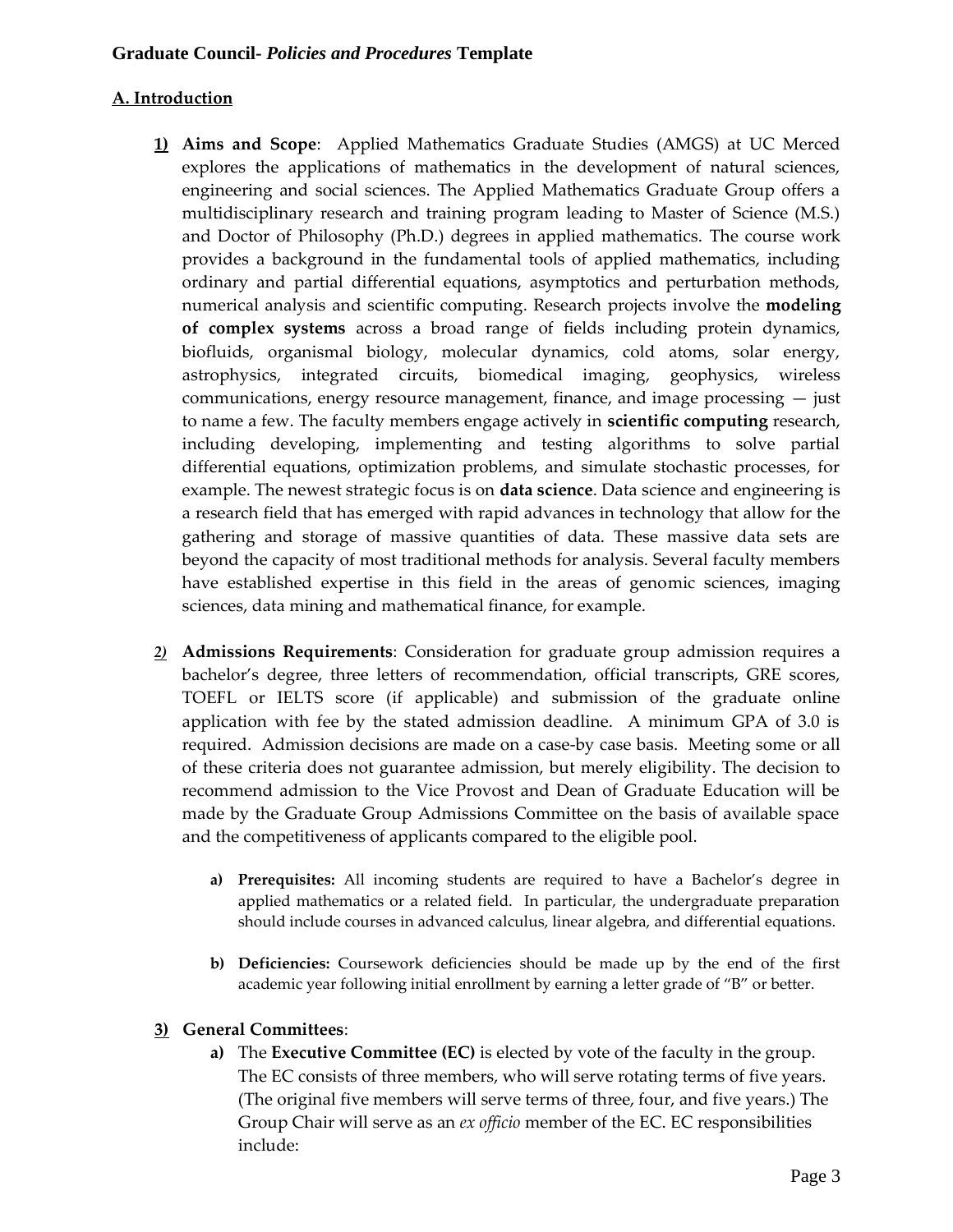- i. Approve membership in the Applied Mathematics Graduate Group.
- ii. Prepare an annual slate of nominees that will be put before the membership for election to serve on the EC. Members can be re-elected and serve two consecutive five year terms but must sit out one election cycle before running for a third term.
- iii. In consultation with the group faculty, determine and implement policy for the good of the Group, establish and guide the educational requirements of the Group, and represent the interests of the Group to the University and other agencies.
- iv. Appoint members to five standing committees (Membership, Educational Policy, Admissions, Awards, and Preliminary Exams) at the beginning of the Fall semester. The EC may choose to not constitute a particular committee as a separate body, in which case the EC will assume the responsibilities of that committee. Committee formation and appointments will be reviewed on an annual basis.

The composition and duties of the five standing committees are as follows:

- **b) Membership Committee.** This committee consists of two faculty members and is responsible for reviewing applications from faculty who wish to be part of the Group. In addition, the Membership Committee will review the membership of the Graduate Group Faculty every three years. The MC will recommend to the EC approval or denial of membership in the Graduate Group.
- **c) Educational Policy Committee (EPC).** The EPC consists of three faculty members and one graduate student representative. This committee is responsible for establishing and guiding the educational programs of the Group. The EPC will be formed by the EC as needed and will periodically conduct reviews of the programs, including the five-year review. The EPC, in consultation with the group faculty, will determine changes in programmatic requirements of AMGP. In particular, the EPC will be responsible for review and changes in the program's curriculum, Program Learning Outcomes, program assessment, and substantive change review.
- **d) Admissions and Recruitment Committee.** This committee consists of five faculty members. This committee is charged with the development of recruiting materials for the Group, reviewing applications for admissions, making recommendations for admissions to the Dean of Graduate Studies, exploring graduate student support mechanisms, and allocating intramural financial assistance.
- **e) Awards Committee.** This committee consists of three faculty members. This committee is charged with reviewing applications for graduate student awards, selection of nominees for these awards, and writing the nomination materials.
- **f) Preliminary Exams Committee.** This committee is responsible for writing, administering, and grading the preliminary exams at the beginning and end of the Spring semester. The committee consists of five faculty members: an organizer together with four faculty members, who each agree to write and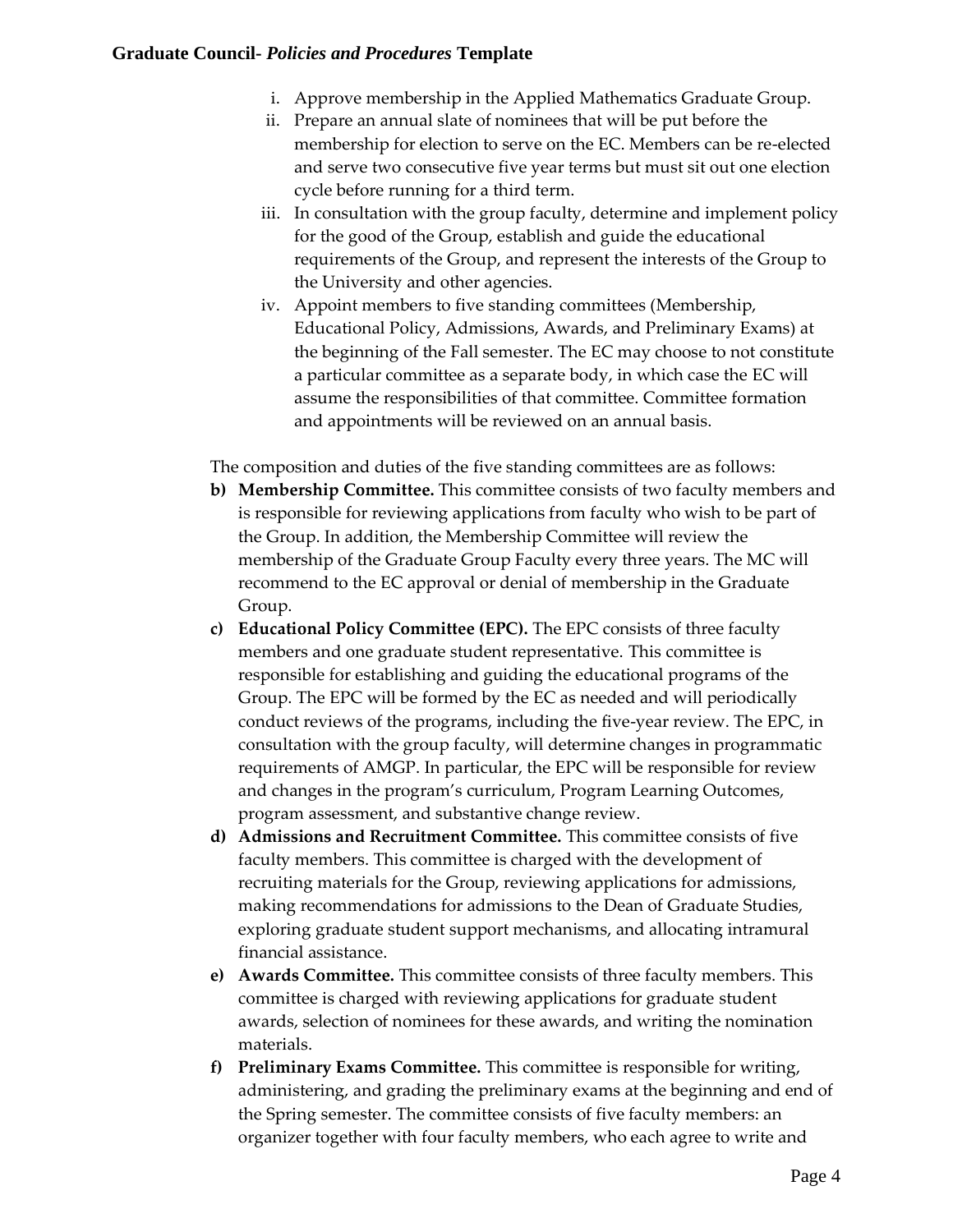grade one of the three preliminary exams. In case the organizer writes and grades one exam, then the committee will consist of four total faculty members.

# **B. Master's Degree Requirements**

- **1) Degree Plan I- Thesis:** This plan requires a minimum of 36 semester units in approved courses, at least 27 of which must be earned in 200- and/or 300-series graduate-level courses exclusive of credit given for thesis research and preparation. A preliminary examination is also required.
	- **a) Program Learning Outcomes (PLOs**): Upon graduating, students completing the **M.S. degree, Plan I**, are expected to be able to
		- **i)** Solve advanced mathematical problems using analytical methods.
		- **ii)** Solve advanced mathematical problems using computational methods.
		- **iii)** Give clear and organized written and verbal explanations of mathematical ideas to a variety of audiences including teaching undergraduate students.
		- **iv)** Model real-world problems mathematically and analyze those models using their mastery of the core concepts.
		- **v)** Recognize ethical and responsible conduct and learn how to apply them to research.
		- **vi)** Make an original contribution to the knowledge in a chosen research subfield of Applied Mathematics.

# **b) Course Requirements - Core and Electives (total 27 units)**

| <b>Course Number</b> | <b>Course Name</b>                              | Units  |
|----------------------|-------------------------------------------------|--------|
| Math 221             | <b>Advanced Ordinary Differential Equations</b> | 4      |
| Math 222             | Partial Differential Equations                  | 4      |
| Math 231             | Numerical Solution of Diff. Equations I         | 4      |
| Math 232             | Numerical Solution of Diff. Equations II        | 4      |
| Math 223             | Asymptotics and Perturbation Methods            | 4      |
| Math 201             | Teaching and Learning in the Sciences           | 1(S/U) |
| Math 291             | <b>Applied Mathematics Seminar</b>              | 1(S/U) |
| Math 291             | <b>Applied Mathematics Seminar</b>              | (S/U)  |

# **i) Core Courses (total 23 units)**

## **ii) Elective Courses (4 units)**

| <b>Course Number   Course Name</b> |                             | Units |
|------------------------------------|-----------------------------|-------|
| <b>Special Topics</b>              | See item c), part ii) below |       |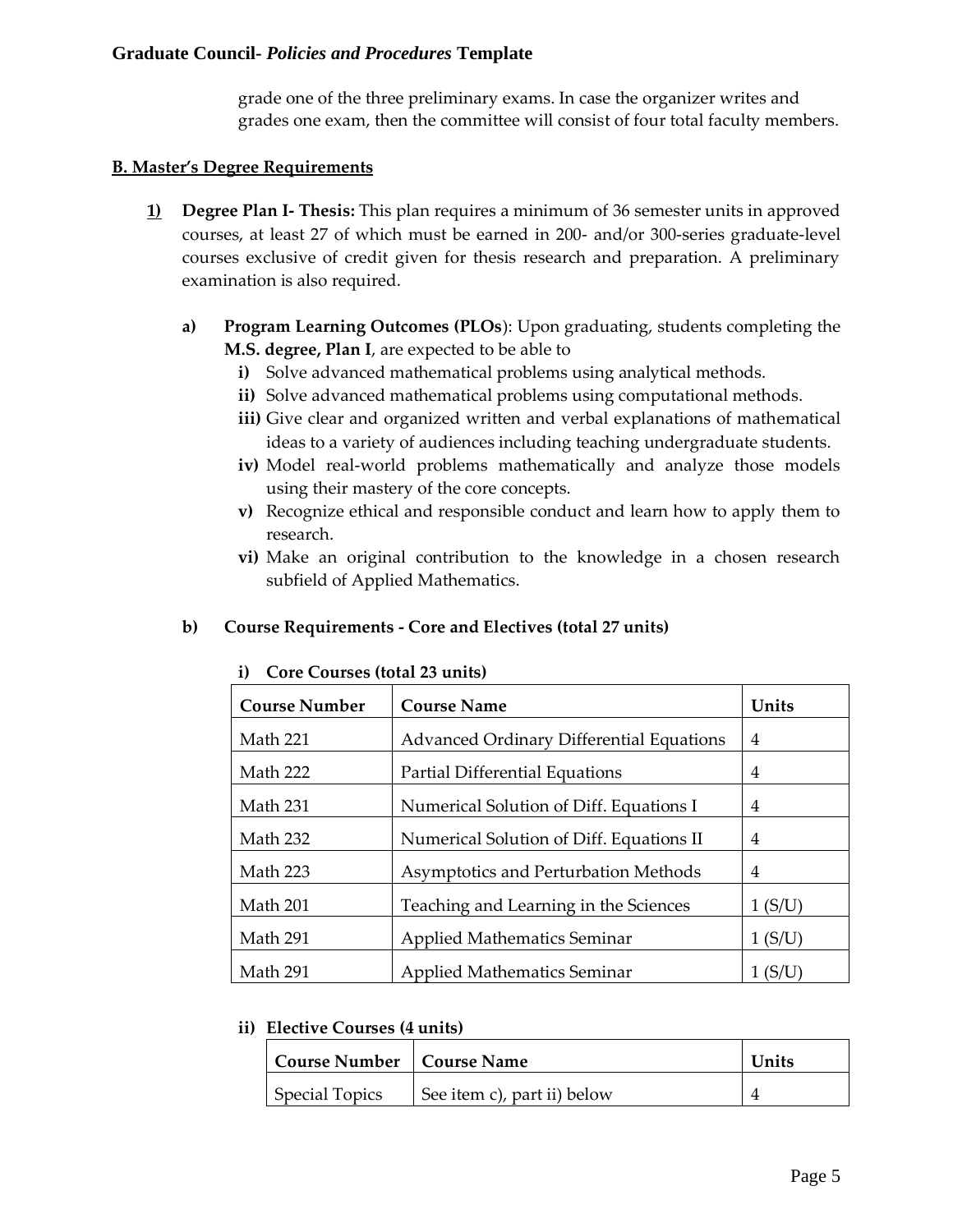**iii) Summary:** 23 units of core coursework and 4 units of elective coursework are required for a total of 27 units of coursework. Full-time students must enroll for 12 units per semester including research, academic and seminar units. Except for the 1-unit courses specifically indicated above, courses that fulfill any of the course requirements may not be taken S/U. All lettergraded core and elective courses must be completed with a minimum grade of "B." Once course requirements are completed, students can generally take additional classes as needed, although the 12 units per semester are generally fulfilled with a research class, Math 295. Per UC regulations, students cannot enroll in more than 12 units of graduate-level courses (200 or 300-level) in one semester. Electives are chosen with the approval of the graduate advisor.

## **c) Special Requirements:**

**i)** *Preliminary exam requirement.* Preliminary examinations are offered at the beginning and end of the Spring semester each year. These are three closedbook written examinations in (i) differential equations, (ii) advanced calculus, and (iii) linear algebra. The examinations are given at the advanced undergraduate / beginning graduate level. For each of the three exams, students receive a score of 1 (Not Pass), 2 (M.S. Pass) or 3 (Ph.D. Pass), as determined by the Preliminary Exams Committee.

All students in the graduate program are required to take the preliminary exams at the beginning of the Spring semester of their first year of study. The dates of these exams will be determined during the preceding Fall semester. M.S. Plan I students must obtain a score of at least 2 on all three exams. A student may retake any or all three exams at the end of the same Spring semester. If the student does not obtain a score of at least 2 on all three exams after two attempts, he or she will be disqualified from further study in the graduate program.

- **ii)** *Special Topics requirement.* To satisfy the requirement of a Special Topics course—item b), part ii) above—a student may take Math 292 (Special Topics in Applied Mathematics). Recognizing the interdisciplinary nature of research in applied mathematics, students may, with the approval of their advisor, satisfy the Special Topics requirement by either taking a graduate-level (200- or 300-level) course from another discipline, or by taking a letter-graded Math 298/299 course. In any case, the Special Topics course must be completed with a minimum grade of "B."
- **iii)** *Teaching requirement*. M.S. Plan I students must serve as a half-time Teaching Assistant (TA) for at least one semester (or equivalent).
- **d) Advancement to Candidacy**: Before advancing to candidacy for the Master's degree, a student must have satisfied all coursework requirements (described above under "b) Course Requirements" and all special requirements (described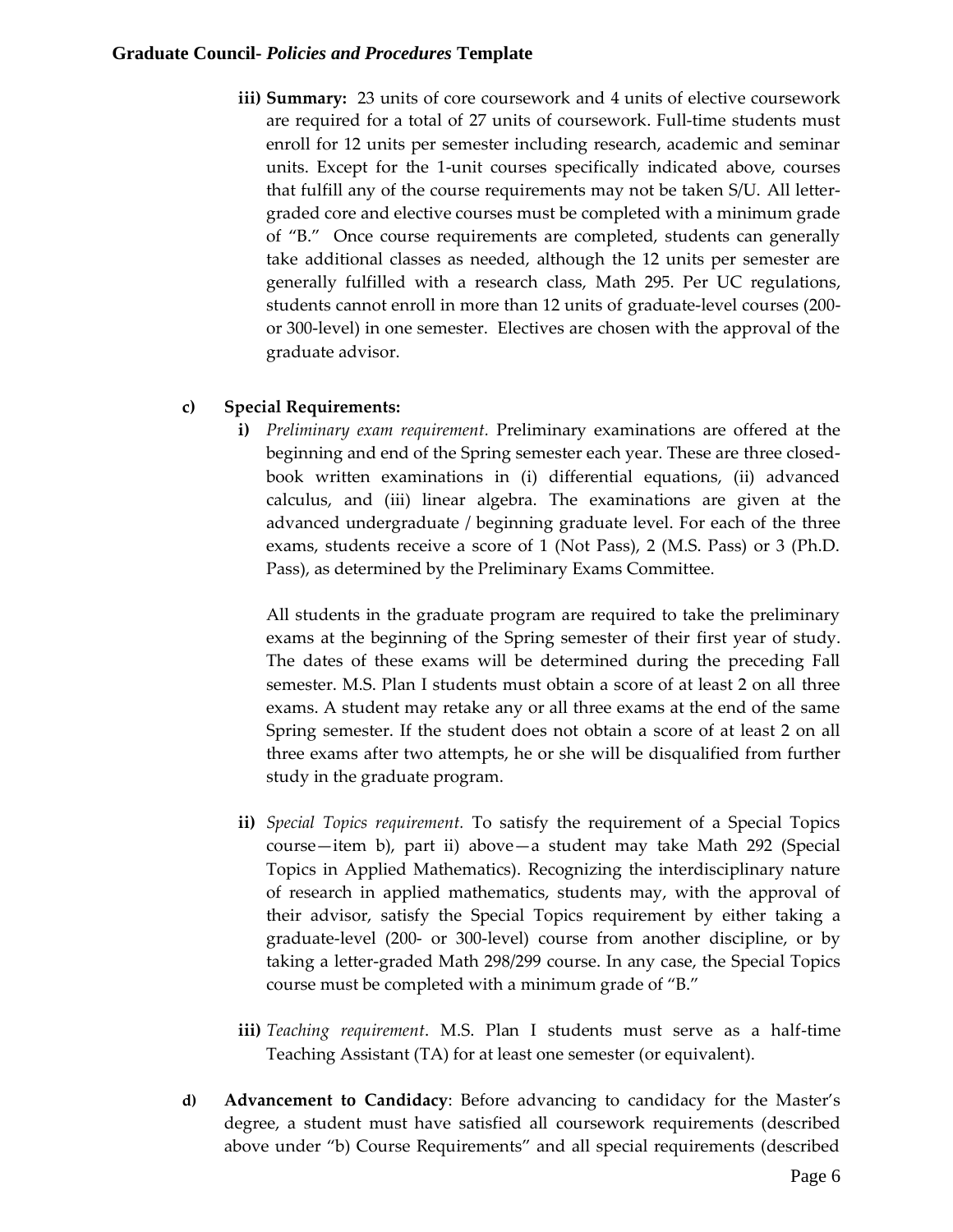above under "c) Special Requirements." Students must have maintained a minimum GPA of 3.0 in all coursework undertaken. Normally, students advance by the end of the fourth semester. The student must file the appropriate paperwork (Application for Advancement to Candidacy for the Master's Degree and Conflict of Interest Form).

### **e) Thesis Requirements**:

**i)** *Thesis committee meetings.* The candidate and advisor should meet at least once a year with the other members of the thesis committee to discuss progress and any changes in research objectives.

*Written thesis*. Research for the Master's thesis is to be carried out under the supervision of a faculty member of the program and must represent an original contribution to knowledge in the field. The work must be the student's and it must be original. The student is encouraged to discuss with members of the thesis committee both the substance and the preparation of the thesis well in advance of the planned defense date. The thesis research must be conducted while the student is enrolled in the program. The thesis is submitted to the thesis committee at least one month before the scheduled defense. If any member of the thesis committee determines that there are significant errors or shortcomings in the thesis or that the scope or nature of the work is not adequate for a M.S. degree, the student must address these shortcomings. All committee members must approve the thesis in its entirety and sign the title page before the thesis is submitted electronically to the Graduate Division for final approval. Should the committee determine that the thesis is unacceptable, even with substantial revisions; the program may recommend the student for disqualification from the program to the Vice Provost and Dean of Graduate Education.

The thesis must be submitted by the deadline in the semester in which the degree is to be conferred. Those students who complete requirements and submit thesis after the end of the semester and prior to the start of the subsequent semester will earn a degree for the following semester. Instructions on preparation of the thesis are available in the UCM Thesis and Dissertational Manual and a schedule of dates for filing the thesis in final form are published on the Graduate Division website in the calendar and deadlines section.

**ii)** *Thesis defense and final examination.* All students in M.S. Plan I are required to defend the thesis prior to obtaining the M.S. degree. The student must schedule a tentative date for the thesis defense in consultation with the thesis committee. The oral component of the defense consists of two parts. The first part, open to the public, is a presentation of the material in the written thesis. The second part is an oral examination that serves to ascertain the breadth of a student's comprehension of fundamental facts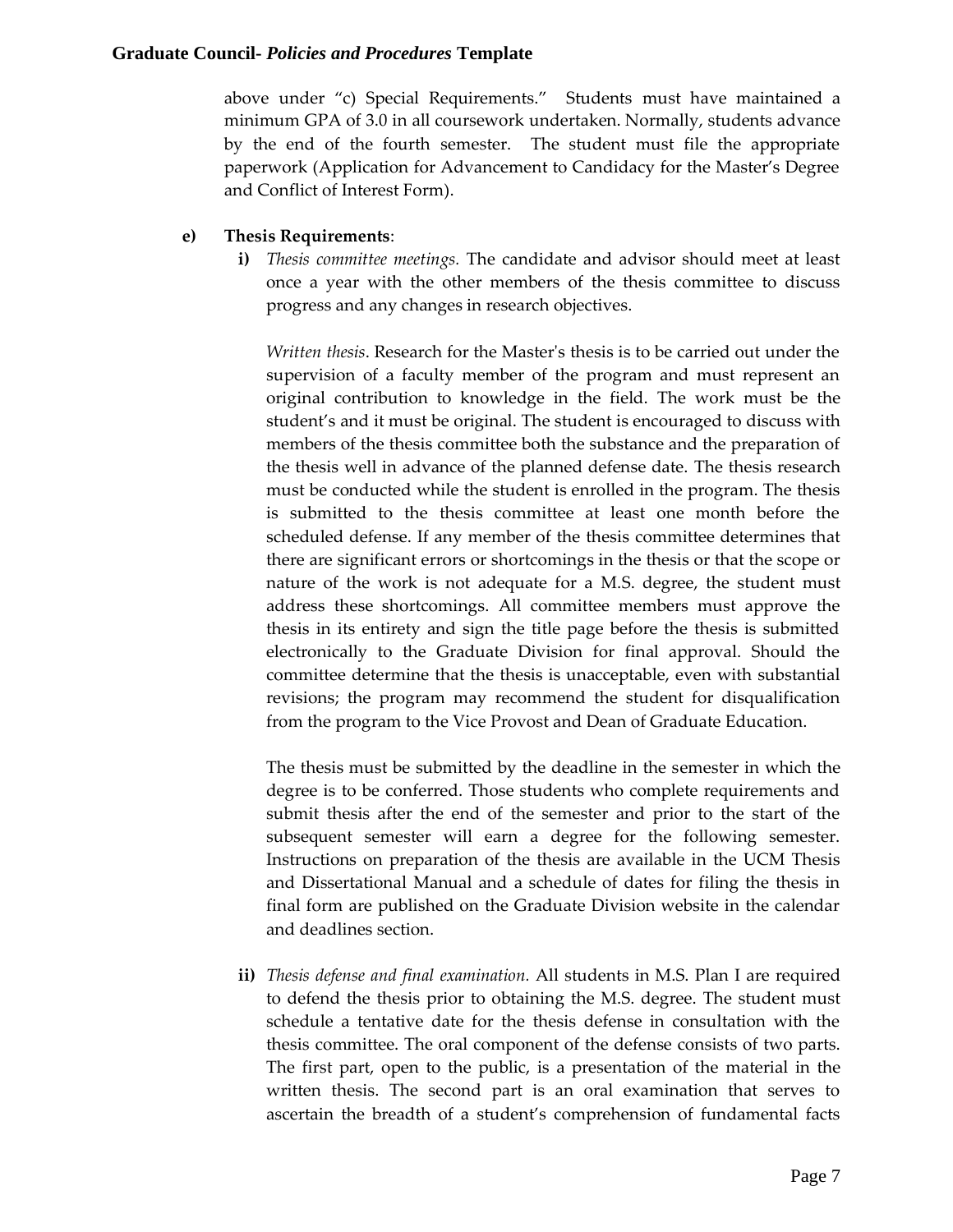and principles from his or her graduate course work. This part is closed to the public — only the student and the thesis committee are present.

At the conclusion of the examination, the thesis committee shall vote on whether both the written thesis proposal and the student's performance on the exam are of satisfactory quality to earn a University of California M.S. degree. A simple majority is required for a pass. Members of the committee may vote to make passing the exam contingent on corrections and/or revisions to the thesis. In such a case, the thesis committee will select one member, normally the graduate Research Advisor, who will be responsible for approving the final version of the thesis that is filed with the Graduate Division. Each committee member must complete the Thesis Evaluation Rubric form after the exam  $-$  see Appendix B.3. The student must submit the thesis in PDF form to the Graduate Chair no later than one month after the final examination date. The student must also file the final written thesis with the Graduate Division.

- **2) Degree Plan II- Capstone:** This plan requires a minimum of 36 semester units in approved courses, at least 31 of which must be earned in 200- and/or 300-series graduate-level courses exclusive of credit given for thesis research and preparation. A preliminary examination is also required.
	- **a) Program Learning Outcomes (PLOs):** Upon graduating, students completing the **M.S. degree, Plan II**, are expected to be able to
		- **i)** Solve advanced mathematical problems using analytical methods.
		- **ii)** Solve advanced mathematical problems using computational methods.
		- **iii)** Give clear and organized written and verbal explanations of mathematical ideas to a variety of audiences including teaching undergraduate students.
		- **iv)** Model real-world problems mathematically and analyze those models using their mastery of the core concepts.
		- **v)** Recognize ethical and responsible conduct and learn how to apply them to research.
		- **vi)** Present a capstone project that extends well beyond the undergraduate curriculum.

## **b) Course Requirements - Core and Electives (total 31 units)**

| <b>Course Number</b> | <b>Course Name</b>                              | Units          |
|----------------------|-------------------------------------------------|----------------|
| Math 221             | <b>Advanced Ordinary Differential Equations</b> | 4              |
| Math 222             | Partial Differential Equations                  | 4              |
| Math 231             | Numerical Solution of Diff. Equations I         | $\overline{4}$ |
| Math 232             | Numerical Solution of Diff. Equations II        | $\overline{4}$ |
| Math 223             | Asymptotics and Perturbation Methods            | 4              |

#### **i) Core Courses (total 23 units)**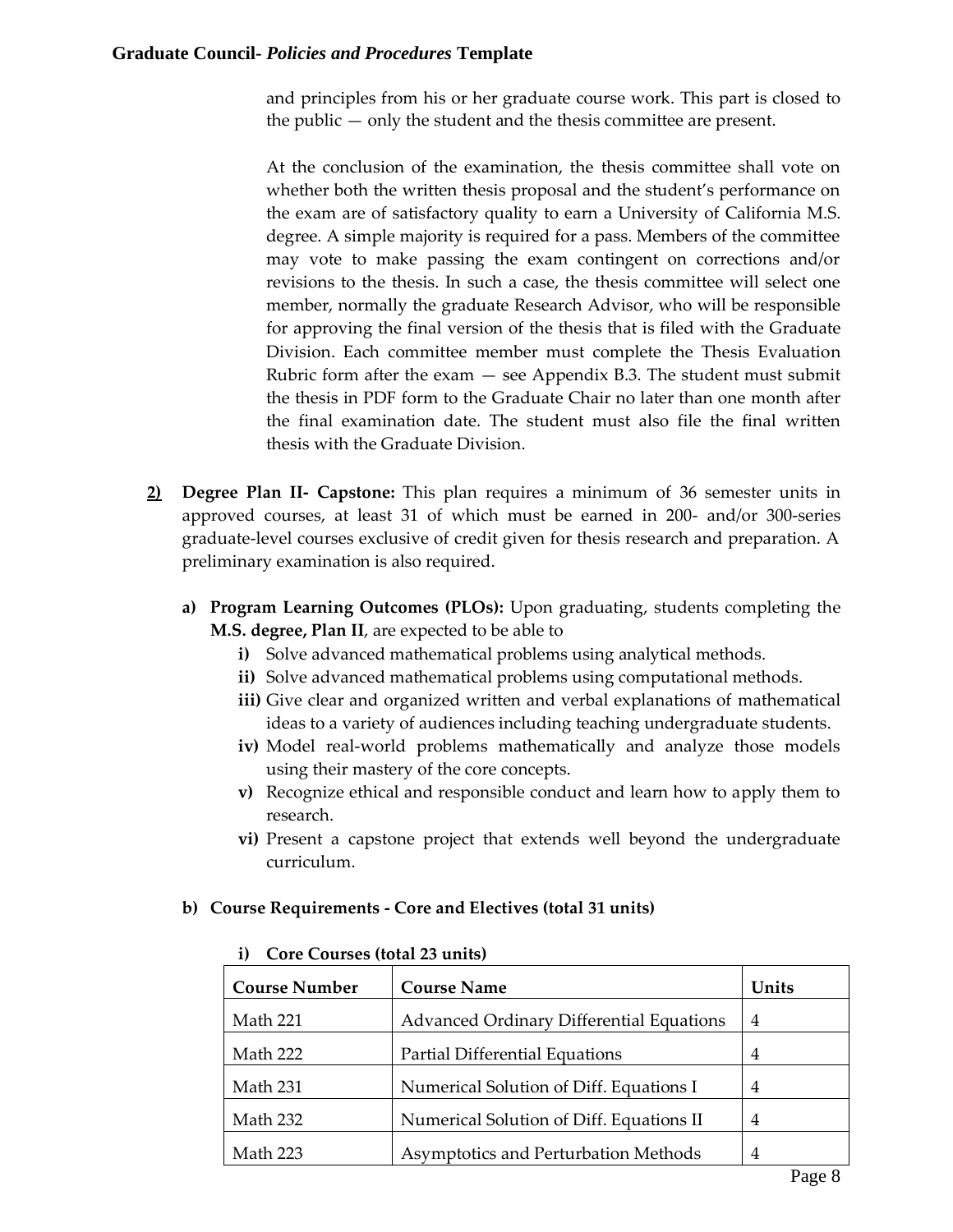| Math 201 | Teaching and Learning in the Sciences |  |
|----------|---------------------------------------|--|
| Math 291 | <b>Applied Mathematics Seminar</b>    |  |
| Math 291 | <b>Applied Mathematics Seminar</b>    |  |

**ii) Elective Courses (8 units)**

| <b>Course Number   Course Name</b> |                             | Units |
|------------------------------------|-----------------------------|-------|
| <b>Special Topics</b>              | See item c), part ii) below |       |
| <b>Special Topics</b>              | See item c), part ii) below |       |

**iii) Summary:** 23 units of core coursework and 8 units of elective coursework are required for a total of 31 units of coursework. Full-time students must enroll for 12 units per semester including research, academic and seminar units. Except for the 1-unit courses specifically indicated above, courses that fulfill any of the course requirements may not be taken S/U. All lettergraded core and elective courses must be completed with a minimum grade of "B." Once course requirements are completed, students can generally take additional classes as needed, although the 12 units per semester are generally fulfilled with a research class, Math 295. Per UC regulations, students cannot enroll in more than 12 units of graduate-level courses (200 or 300-level) in one semester. Electives are chosen with the approval of the graduate advisor.

## **c) Special Requirements:**

**i)** *Preliminary exam requirement.* Preliminary examinations are offered at the beginning and end of the Spring semester each year. These are three closedbook written examinations in (i) differential equations, (ii) advanced calculus, and (iii) linear algebra. The examinations are given at the advanced undergraduate / beginning graduate level. For each of the three exams, students receive a score of 1 (Not Pass), 2 (M.S. Pass) or 3 (Ph.D. Pass), as determined by the Preliminary Exams Committee.

All students in the graduate program are required to take the preliminary exams at the beginning of the Spring semester of their first year of study. The dates of these exams will be determined during the preceding Fall semester. M.S. Plan II students must obtain a score of at least 2 on all three exams. A student may retake any or all three exams at the end of the same Spring semester. If the student does not obtain a score of at least 2 on all three exams after two attempts, he or she will be disqualified from further study in the graduate program.

**ii)** *Special Topics requirement.* To satisfy the requirement of two Special Topics courses—item b), part ii) above—a student may take Math 292 (Special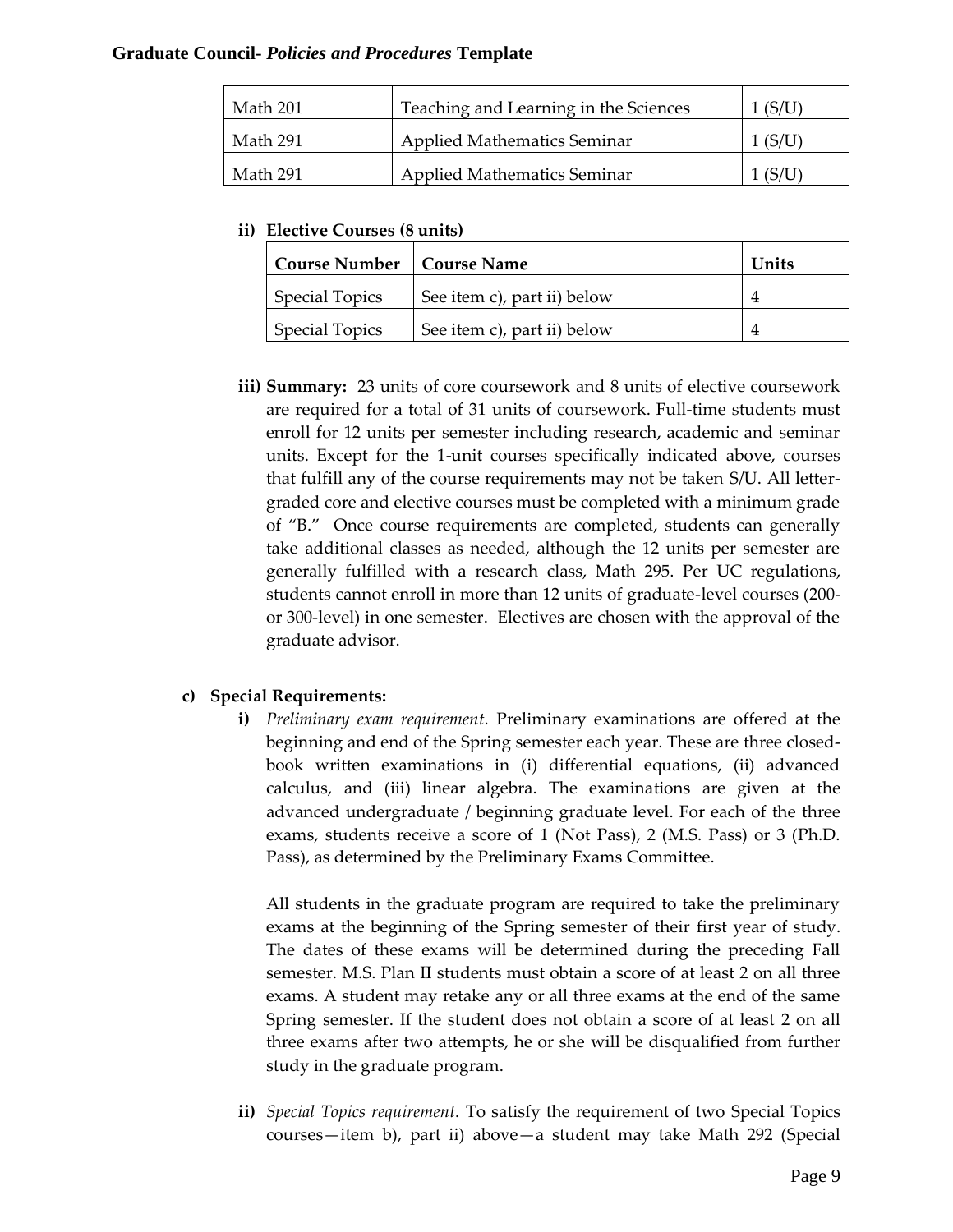Topics in Applied Mathematics). Math 292 may be repeated for credit, as long as the subject matter of past and present Math 292 courses does not overlap significantly. Recognizing the interdisciplinary nature of research in applied mathematics, students may, with the approval of their advisor, satisfy the Special Topics requirement by either taking graduate-level (200 or 300-level) courses from another discipline, or by taking letter-graded Math 298/299 courses. In any case, the Special Topics courses must be completed with a minimum grade of "B" in each course.

- **iii)** *Teaching requirement*. M.S. Plan II students must serve as a half-time Teaching Assistant (TA) for at least one semester (or equivalent).
- **d) Advancement to Candidacy**: Before advancing to candidacy for the Master's degree, a student must have satisfied all coursework requirements (described above under "b) Course Requirements" and all special requirements (described above under "c) Special Requirements." Students must have maintained a minimum GPA of 3.0 in all coursework undertaken. Normally, students advance by the end of the fourth semester. The student must file the appropriate paperwork (Application for Advancement to Candidacy for the Master's Degree and Conflict of Interest Form).
- **e) Capstone**: The M.S. Capstone Project should be a written document presenting research accomplished under the supervision of the faculty advisor. The capstone project should present material that extends well beyond the undergraduate curriculum. Both the faculty advisor and at least one additional reviewer must approve the capstone project. Both reviewers must be members of the applied mathematics graduate group. Each reviewer must complete the Capstone Evaluation Rubric (see Appendix B.2). The student must submit the final Capstone Project in PDF form to the chair of the graduate program no later than one month after the project has been approved. The student must also file the final Capstone Project with the Graduate Division.
- **3) Advising Structure and Mentoring:** Initial Advisors will advise students during their first year of study. The Initial Advisor will be assigned based on an incoming student's application to AMGP and the availability of faculty resources. The Initial Advisor will be responsible for the initial advising of graduate students. This includes advising students on (i) completion of first-year coursework requirements and preliminary exams, (ii) identifying a Research Advisor with matching interests, (iii) adjusting to the intellectual depth and rigor of graduate studies, and (iv) balancing graduate education with TA duties. The Initial Advisors should meet with their advised students at least three times during the Fall semester and three times during the Spring semester to monitor progress. Students are encouraged to enroll in a 2-unit Math 298/299 (Directed Group/Independent Study) course with their Initial Graduate Advisor in their first semester of the program. The Math 298/299 course may cover a range of topics intended to smooth the transition from undergraduate- to graduatelevel studies in applied mathematics.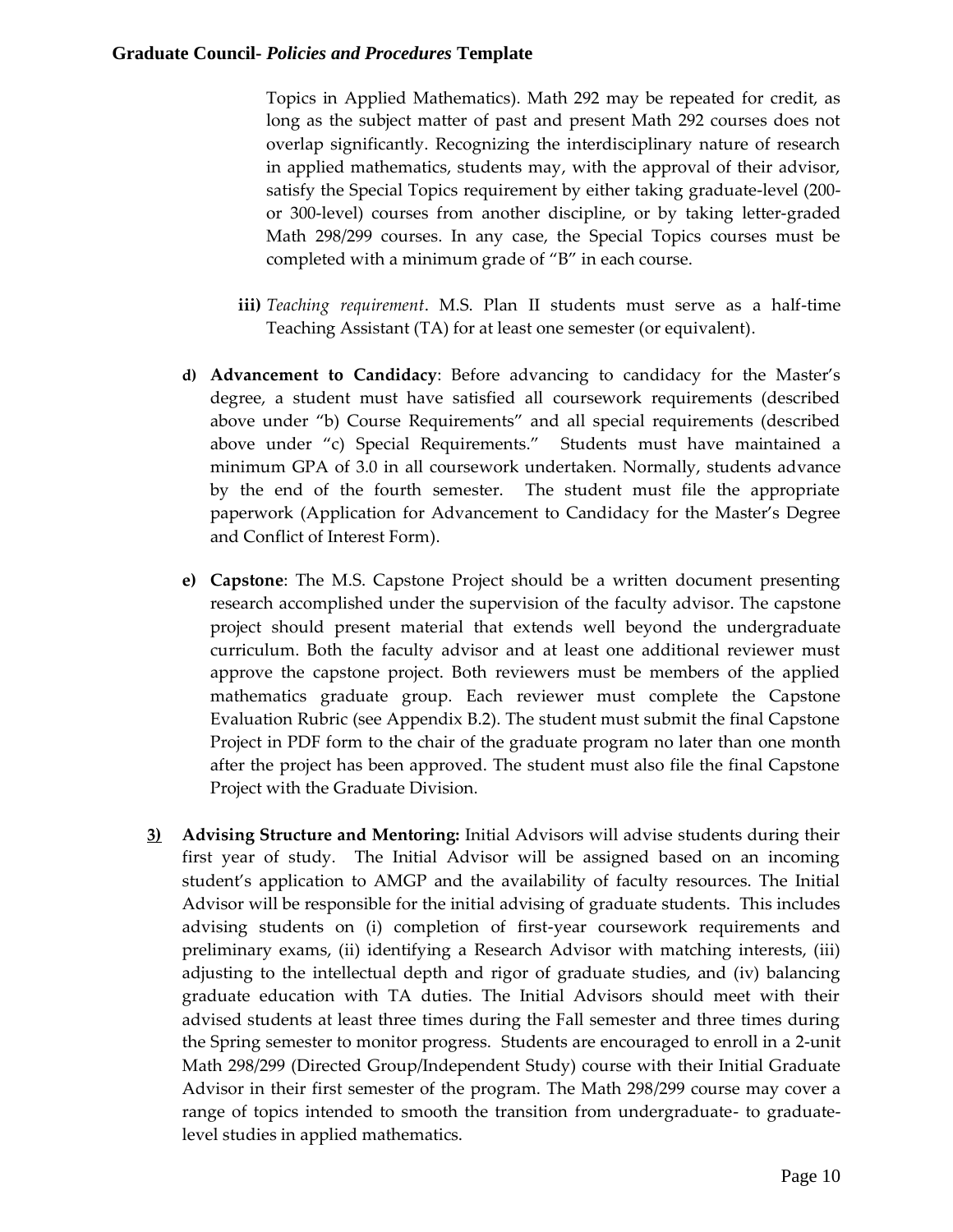Beginning with their second year of graduate studies, all M.S. students must have a faculty Research Advisor. Student in the M.S. Plan I (Thesis) must establish a thesis committee in consultation with the Research Advisor by the end of their second year of studies and prior to defending the M.S. thesis, whichever comes first.

The M.S. Plan I thesis committee consists of three UC Senate faculty, one of whom must be the student's faculty Research Advisor. The Chair of the thesis committee shall always be a member of the Applied Mathematics Graduate Group.

The student, in consultation with his/her graduate Research Advisor, the Graduate Group faculty, and the Graduate Group Chair, nominate three faculty to serve on the thesis committee. These nominations are submitted to the Graduate Division for formal appointment in accordance with Graduate Council policy.

Once the M.S. Plan I thesis committee has been established, students should meet with the thesis committee at least once a year to report progress towards degree. See Appendix B.1 for a report template. In addition, students are encouraged to meet with their committee members and solicit their feedback well in advance of submitting an official thesis or research proposal.

All members of the committee must be in attendance for the M.S. Plan I thesis defense. If a thesis committee member's absence from campus for an extended period of time makes scheduling of examinations unreasonably difficult, the student may request that the committee be reconstituted. Reconstitution of the committee may also be justified by a substantial change in the student's dissertation topic or may be required by the departure of a committee member from the university. When membership changes must be made, the graduate advisor in consultation with the student should recommend a new committee member, giving the reason for the change. The change must be approved by the Graduate Group Chair in consultation with the Executive Committee.

For all matters involving advising and mentoring of graduate students that are not mentioned explicitly in this document, please refer to the **UCM Mentoring Guidelines**.

# **4) Master's Degree Committees:**

**a) Thesis Committee**: The M.S. Plan I thesis committee consists of three UC Senate faculty, one of whom must be the student's faculty Research Advisor. The Chair of the thesis committee shall always be a member of the Applied Mathematics Graduate Group.

The student, in consultation with his/her graduate Research Advisor, the Graduate Group faculty, and the Graduate Group Chair, nominate three faculty to serve on the thesis committee. These nominations are submitted to the Graduate Division for formal appointment in accordance with Graduate Council policy.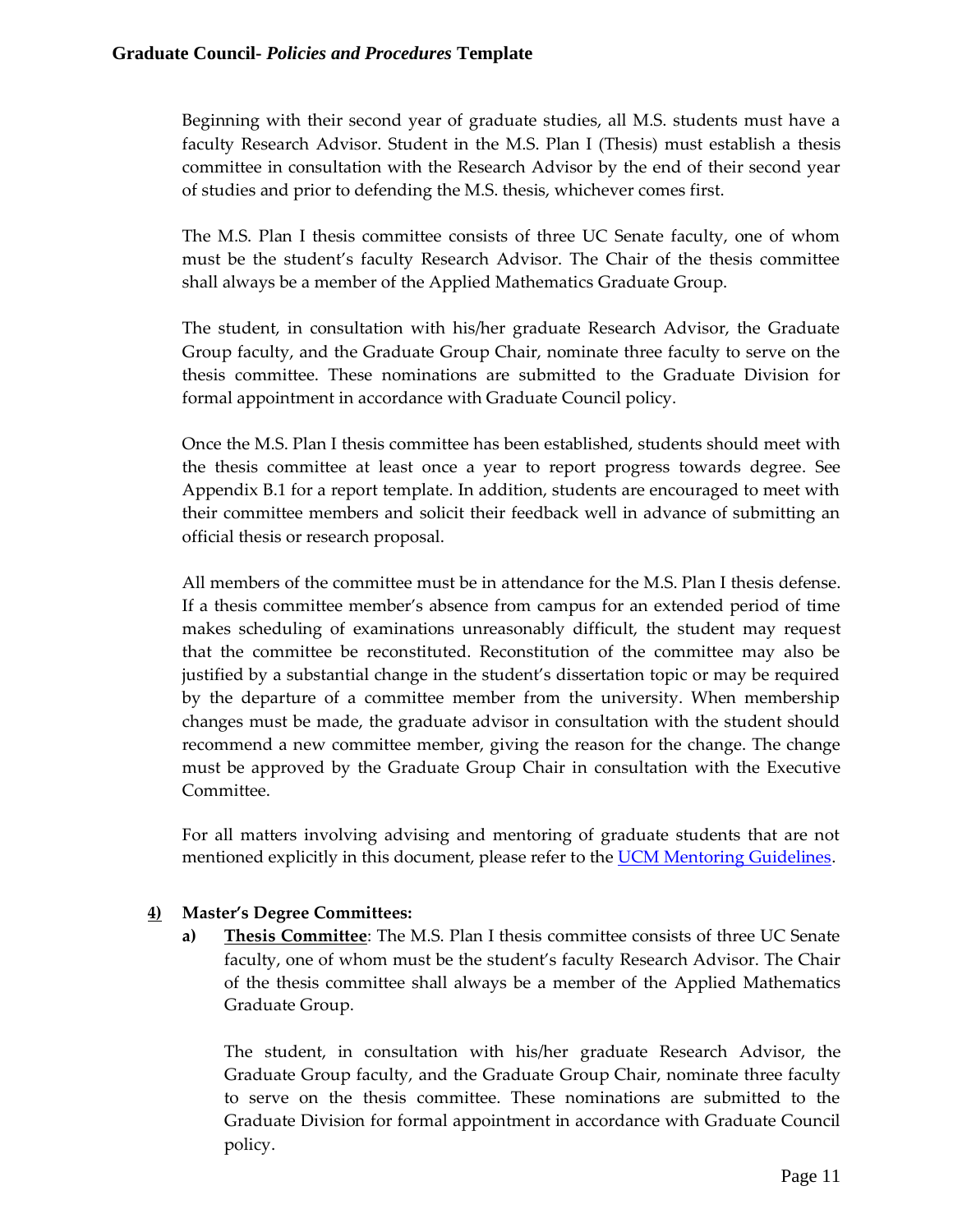**5) Normative Time to Degree**: For both the M.S. Plan I and M.S. Plan II degrees, the normative time to degree is two years, i.e., four semesters of full-time enrollment.

| Year One | Fall                                                 | <b>Spring</b>                               |
|----------|------------------------------------------------------|---------------------------------------------|
|          | Math 221: Advanced ODEs                              | Math 222: PDEs                              |
|          | Math 231: Num. Sol. Diff.                            | Math 232: Num. Sol. Diff. Eqns. II          |
|          | Eqns. I                                              |                                             |
|          | Math<br>291:<br>Applied                              | Math 223: Asymptotics and Perturbation      |
|          | Mathematics Seminar                                  | Methods                                     |
|          | Math 201: Teaching<br>and                            | January: First attempt at passing the       |
|          | Learning in the Sciences                             | preliminary exams.                          |
|          | Math<br>298/299: Directed                            | May: Second and final attempt at passing    |
|          | Group/Independent<br>Study<br>(with Initial Advisor) | the preliminary exams.                      |
|          |                                                      | Find faculty Research Advisor (both M.S.    |
|          |                                                      | Plan I and Plan II) and form thesis         |
|          |                                                      | committee (M.S. Plan I only) before the     |
|          |                                                      | beginning of the Fall semester of Year 2.   |
|          |                                                      |                                             |
| Year Two | Fall                                                 | <b>Spring</b>                               |
|          | Math 292: Special Topics in                          | Math 292: Special Topics in Applied         |
|          | Applied Mathematics (both                            | Mathematics (M.S. Plan II only)             |
|          | M.S. Plan I and Plan II)                             |                                             |
|          | Math 295: Graduate Research                          | Math 295: Graduate Research                 |
|          | Students should begin their                          | Complete thesis/capstone project by the end |
|          | in<br>the<br>research<br>summer                      | of the Spring semester, in accordance with  |
|          | <i>immediately</i> following<br>the                  | rules given above.                          |
|          | Spring semester of their first                       |                                             |
|          | year.                                                |                                             |

## **6) Typical Timeline and Sequence of Events:**

*Note: In case a student finds it necessary to remedy deficiencies in mathematical background/preparation, it is possible to enroll in undergraduate-level courses (e.g., partial differential equations and/or numerical analysis) in the first year of study. In this case, with the exception of the preliminary exams, the timetable given above may be shifted back by one year, i.e., the courses/research listed above under "Year One" and "Year Two" will take place under "Year Two" and "Year Three." However, regardless of whether deficiencies are being remedied, all M.S. students must pass the preliminary exams by the end of their first year of study.*

**7) Sources of Funding:** Graduate students in Applied Mathematics are normally offered financial support through appointment either as a Teaching Assistant (TA), Teaching Fellow (TF), and/or Graduate Student Researcher (GSR).

Students in their first semester of residence usually serve as TAs for appropriate courses in the schools of Natural Sciences or Engineering. After the first semester,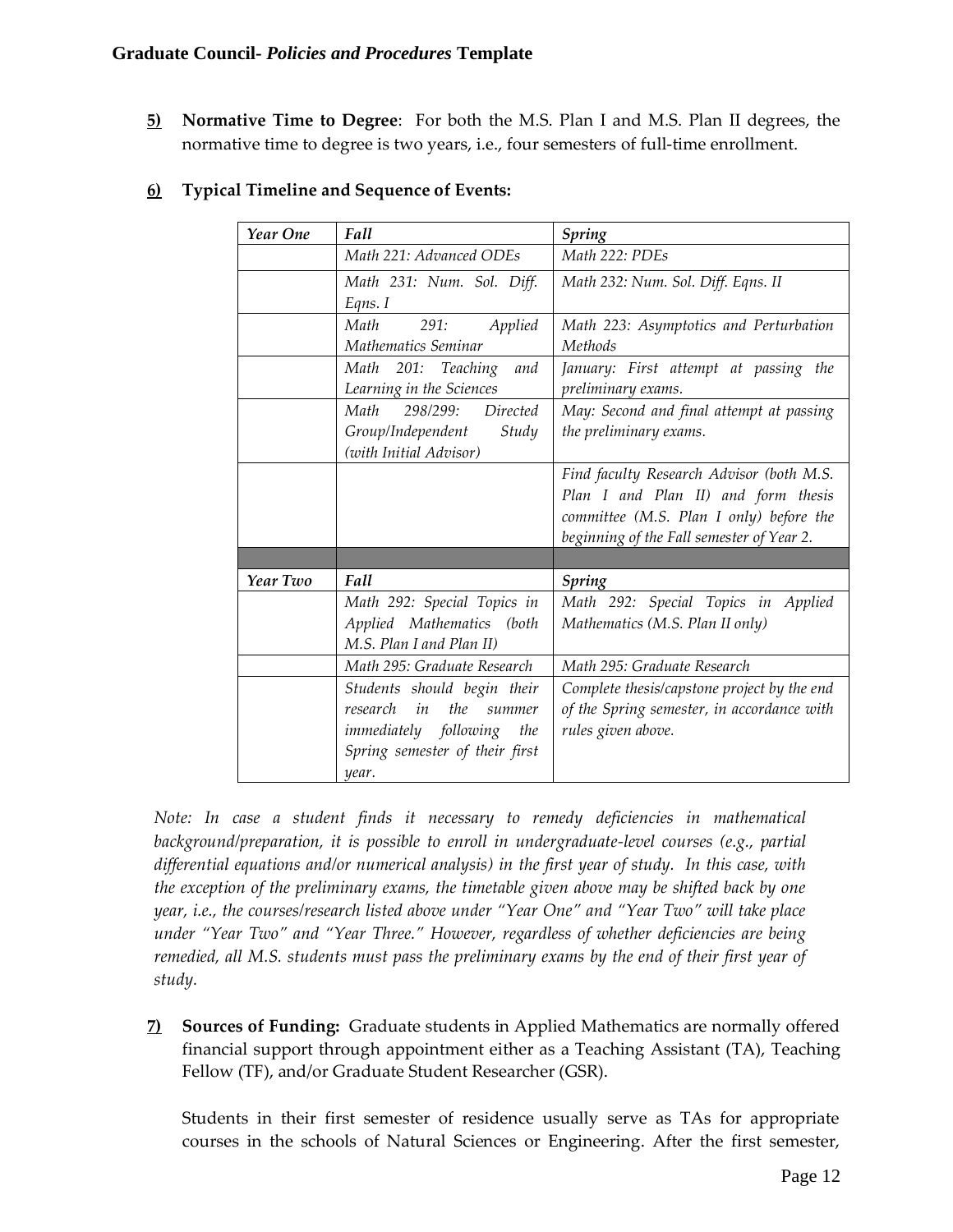support may be offered through either funding as a TA or a GSR in the graduate research adviser's group. Graduate students with external fellowships are still required to satisfy the teaching requirement and will be paid by the school for teaching. While every effort will be made to provide employment as a TA, Teaching Fellow, or GSR for all graduate students in residence, admission to graduate studies carries no guarantee of financial support beyond that specified in the initial letter of commitment of financial support (if any). During the academic year, appointments are limited to 49.9% time. During academic breaks and summer months, students may be appointed at 100% time when research funds to support additional GSR support are available. Finally, to receive financial support from the university, students must be in good academic standing.

## **C. Doctoral Degree Requirements**

The Doctor of Philosophy degree is granted to students who demonstrate a thorough knowledge of a broad field of learning and have given evidence of distinguished accomplishment in that field. The degree also signifies that the recipient has critical ability and powers of imaginative synthesis as demonstrated by a Ph.D. dissertation containing an original contribution to knowledge in his or her chosen field of study.

- **1) Program Learning Outcomes (PLOs):** Upon graduating, students completing the **Ph.D. degree** are expected to be able to
	- a. Formulate well-posed mathematical problems and provide analytical insight for solving them.
	- b. Design, implement, and validate potentially novel computational methods for solving mathematical problems.
	- c. Give clear and organized written and verbal explanations of mathematical ideas to a variety of audiences including teaching undergraduate students.
	- d. Model real-world problems mathematically and analyze those models using their mastery of the core concepts.
	- e. Recognize ethical and responsible conduct and learn how to apply them to research.
	- f. Make an original and significant contribution to the knowledge in a chosen research subfield of Applied Mathematics.

## **2) Course Requirements - Core and Electives (total 39 units)**

| Core Courses would be under |                                                 |                |
|-----------------------------|-------------------------------------------------|----------------|
| <b>Course Number</b>        | <b>Course Name</b>                              | Units          |
| Math 221                    | <b>Advanced Ordinary Differential Equations</b> | $\overline{4}$ |
| Math 222                    | <b>Partial Differential Equations</b>           | 4              |
| Math 231                    | Numerical Solution of Diff. Equations I         | 4              |
| Math 232                    | Numerical Solution of Diff. Equations II        | 4              |
| Math 233                    | Scientific Computing                            |                |

#### **a) Core Courses (total 31 units)**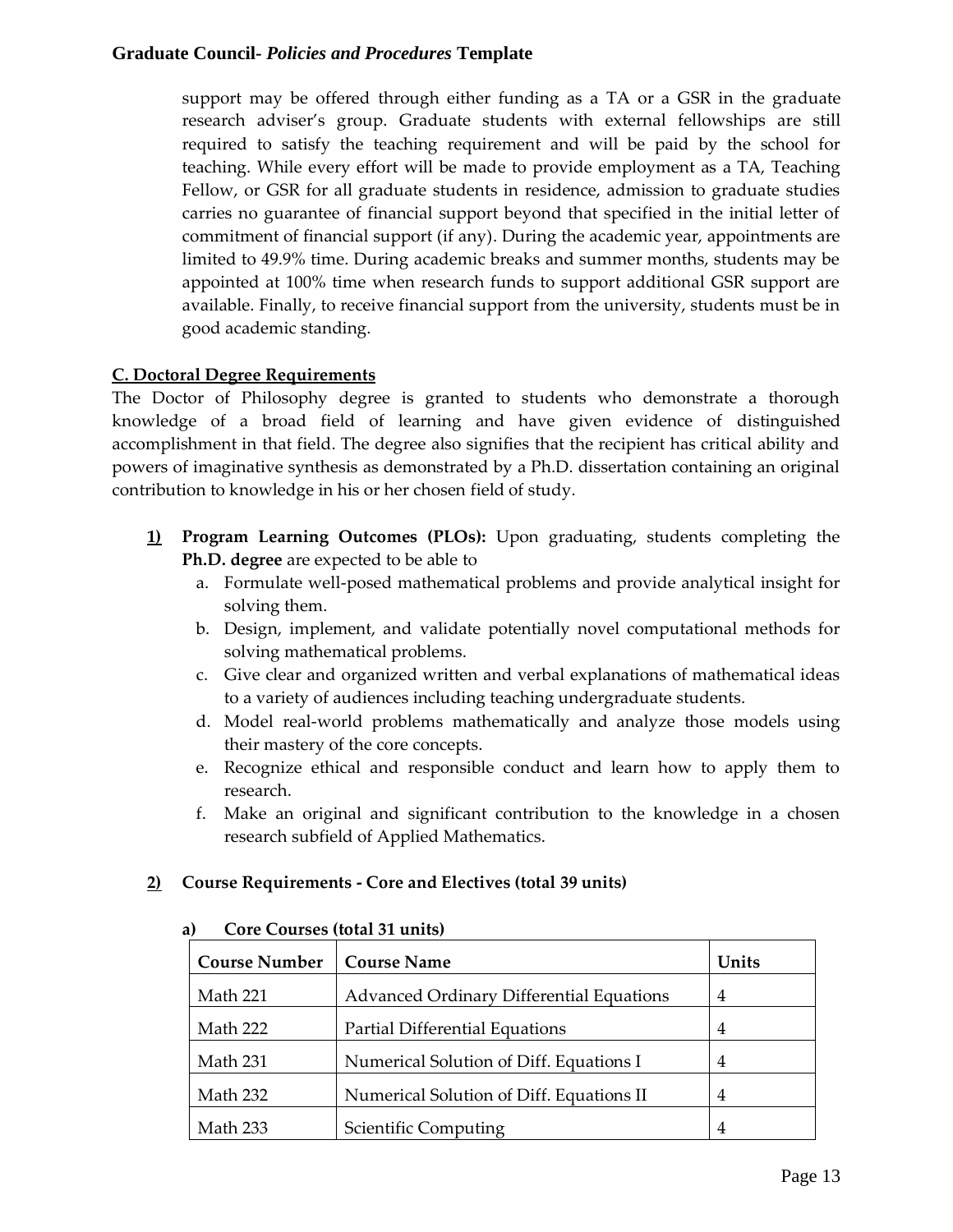| Math 223 | Asymptotics and Perturbation Methods    | 4       |
|----------|-----------------------------------------|---------|
| Math 224 | Advanced Methods of Applied Mathematics | 4       |
| Math 201 | Teaching and Learning in the Sciences   | 1 (S/U) |
| Math 291 | Applied Mathematics Seminar             | 1 (S/U  |
| Math 291 | <b>Applied Mathematics Seminar</b>      |         |

# **b) Elective Courses (total 8 units)**

Indicate course number, course name, and number of units

| <b>Course Number   Course Name</b> |                            | Units |
|------------------------------------|----------------------------|-------|
| <b>Special Topics</b>              | See item 3), part b) below |       |
| <b>Special Topics</b>              | See item 3), part b) below |       |

**c) Summary:** 31 units of core coursework and 8 units of elective coursework are required for a total of 39 units of coursework. Full-time students must enroll for 12 units per semester including research, academic and seminar units. Except for the 1-unit courses specifically indicated above, courses that fulfill any of the course requirements may not be taken S/U. All letter-graded core and elective courses must be completed with a minimum grade of "B" and a grade point average (GPA) of at least 3.25. Once course requirements are completed, students can generally take additional classes as needed, although the 12 units per semester are generally fulfilled with a research class, Math 295. Per UC regulations, students cannot enroll in more than 12 units of graduate-level courses (200- or 300-level) in one semester. Electives are chosen with the approval of the graduate advisor.

# **3) Special Requirements:**

**a) Preliminary Exam Requirement.** Preliminary examinations are offered at the beginning and end of the Spring semester each year. These are three closed-book written examinations in (i) differential equations, (ii) advanced calculus, and (iii) linear algebra. The examinations are given at the advanced undergraduate / beginning graduate level. For each of the three exams, students receive a score of 1 (Not Pass), 2 (M.S. Pass) or 3 (Ph.D. Pass), as determined by the Preliminary Exams Committee.

All students in the graduate program are required to take the preliminary exams at the beginning of the Spring semester of their first year of study. The dates of these exams will be determined during the preceding Fall semester. Ph.D. students must obtain a score of 3 on all three exams. A student may retake any or all three exams at the end of the same Spring semester. If the student does not obtain a score of 3 on all three exams after two attempts, he or she will be disqualified from further study in the graduate program.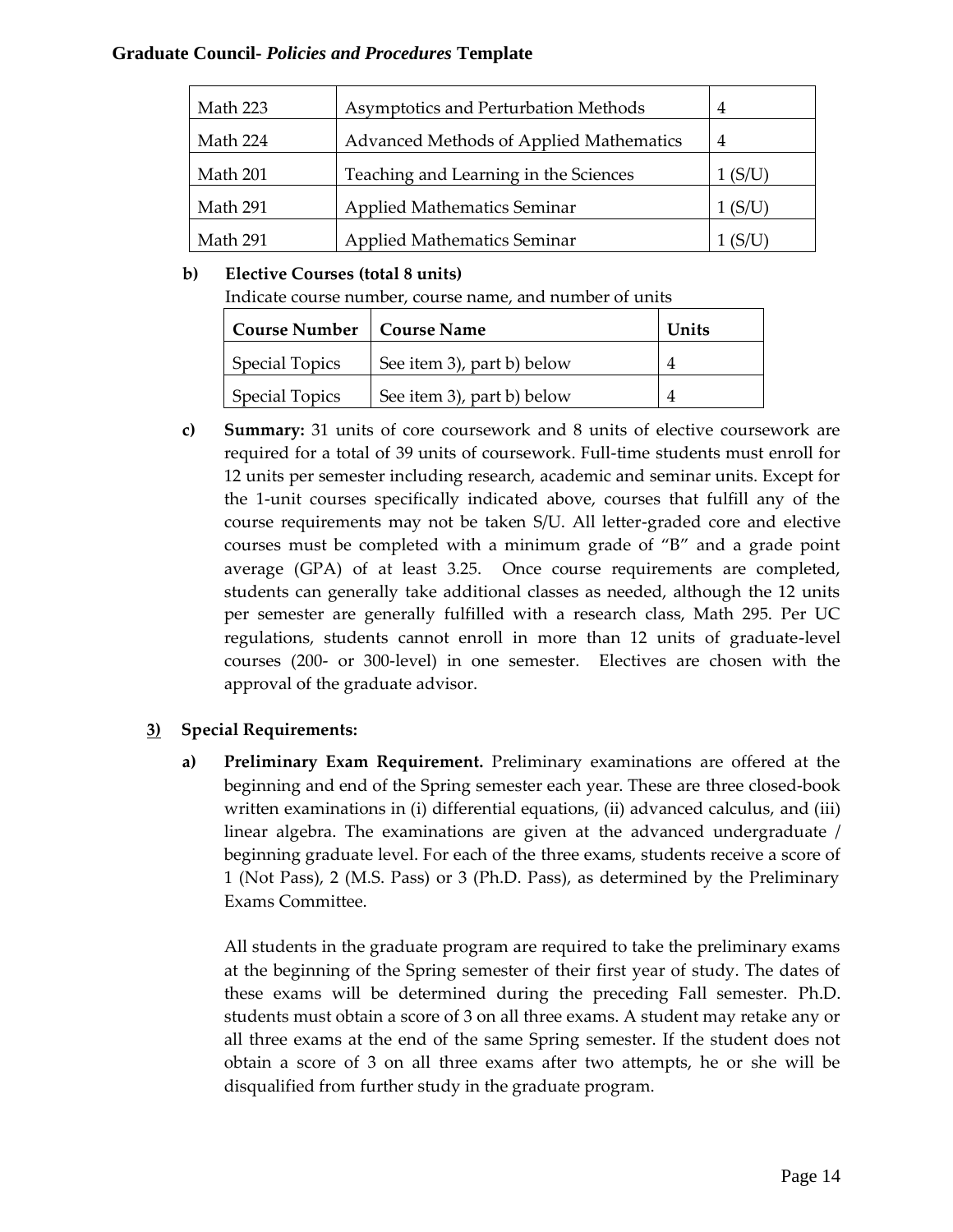- **b) Special Topics Requirement.** To satisfy the requirement of two Special Topics courses—item 2), part b) above—a student may take Math 292 (Special Topics in Applied Mathematics). Math 292 may be repeated for credit, as long as the subject matter of past and present Math 292 courses does not overlap significantly. Recognizing the interdisciplinary nature of research in applied mathematics, students may, with the approval of their advisor, satisfy at most one of the two Special Topics courses by either taking graduate-level (200- or 300-level) courses from another discipline, or by taking letter-graded Math 298/299 courses. In any case, the Special Topics courses must be completed with a minimum grade of "B" in each course.
- **c) Teaching Requirement:** Ph.D. students must serve as a half-time Teaching Assistant (TA) for at least two semesters (or equivalent).
- **d) Presentation Requirement:** All Ph.D. students are required to give at least one open technical oral presentation while in residence. This presentation needs to demonstrate original research. This presentation must be in a conference, workshop, or a departmental seminar series such as the Applied Mathematics Seminar. The open presentations given as part of the Ph.D. qualifying examination and dissertation defense may not be counted as one of the required seminars. The topic of the presentation may be the student's own research or it may be any other topic that falls within the areas of study spanned by the group, broadly defined.
- **4) Dissertation Plan:** In accordance with University of California policy, a minimum of four semesters in academic residence is required prior to awarding the Ph.D. Typically, a longer period of study, four to six years, is required for completion of all degree requirements. It is the responsibility of the Graduate Group to inform the student upon admission to the program of the expected degree time. All graduate students are considered resident graduates not candidates for a degree, unless admitted to candidacy after completion of all candidacy requirements and approval by the Graduate Division after formal application. A student advances to candidacy for the Ph.D. upon successfully demonstrating a high level of scholarship at the Ph.D. level, and upon completing all preparatory work and demonstrating readiness to proceed to the dissertation phase.
- **5) Advising Structure and Mentoring:** Initial Advisors will advise students during their first year of study. The Initial Advisor will be assigned based on an incoming student's application to AMGP and the availability of faculty resources. The Initial Advisor will be responsible for the initial advising of graduate students. This includes advising students on (i) completion of first-year coursework requirements and preliminary exams, (ii) identifying a Research Advisor with matching interests, (iii) adjusting to the intellectual depth and rigor of graduate studies, and (iv) balancing graduate education with TA duties. The Initial Advisors should meet with their advised students at least three times during the Fall semester and three times during the Spring semester to monitor progress. Students are encouraged to enroll in a 2-unit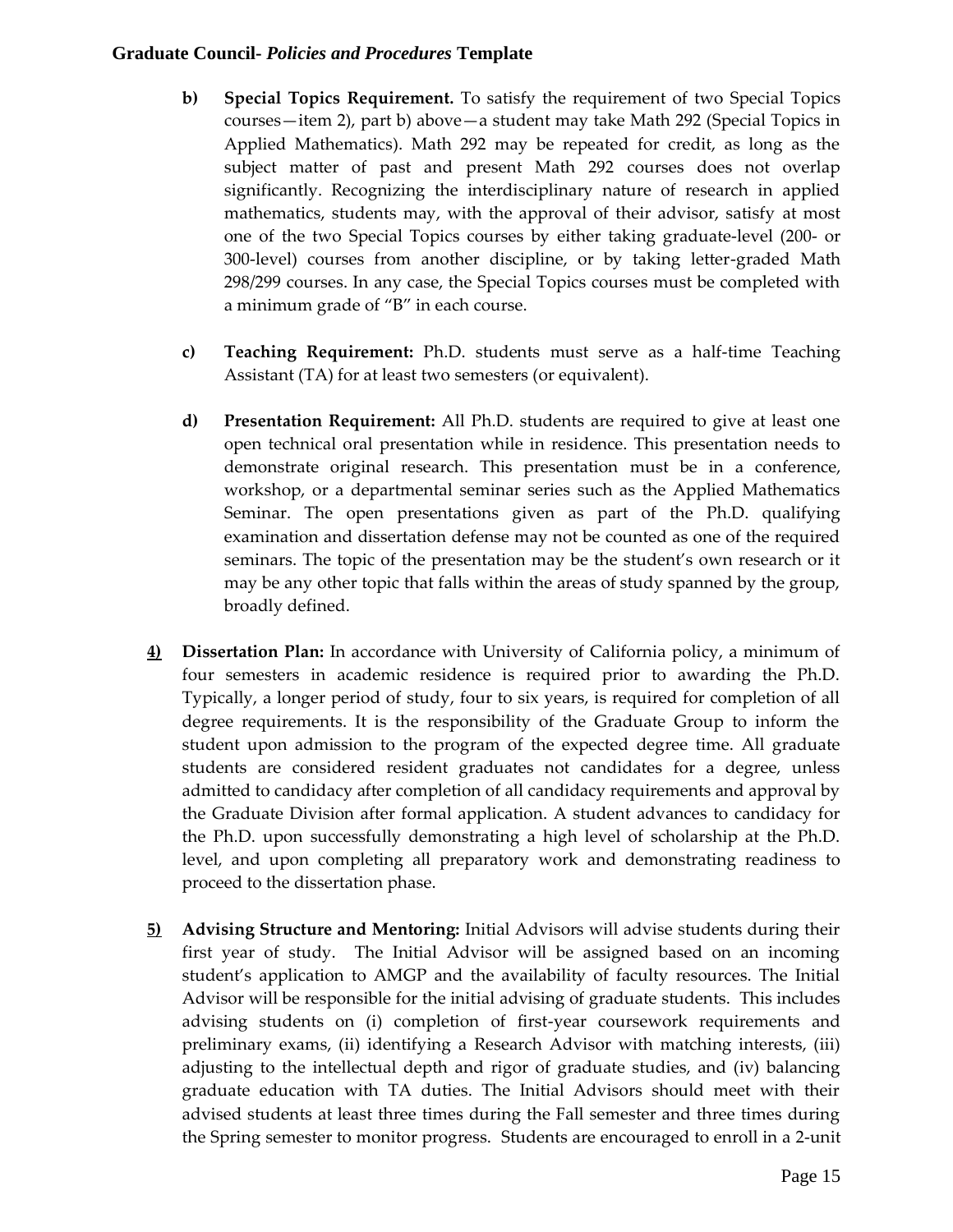Math 298/299 (Directed Group/Independent Study) course with their Initial Graduate Advisor in their first semester of the program. The Math 298/299 course may cover a range of topics intended to smooth the transition from undergraduate- to graduatelevel studies in applied mathematics.

Beginning with their second year of graduate studies, all Ph.D. students must have a faculty Research Advisor. Ph.D. students must also establish a thesis committee in consultation with the Research Advisor by the end of their second year of studies.

The Ph.D. thesis committee consists of three to five UC Senate faculty, one of whom must be the student's faculty Research Advisor. Nominations of members who are not UC Senate faculty, e.g., professional researchers or faculty members from other universities, will be considered on an exception-only basis. The Chair of the thesis committee shall always be a member of the Applied Mathematics Graduate Group. At least half of the committee members must be members of the Applied Mathematics Graduate Group. Members of the committee are nominated by the Ph.D. student in consultation with the student's Research Advisor, the faculty in the Graduate Group, and the Graduate Group Chair. These nominations are submitted to the Graduate Division for formal appointment in accordance with Graduate Council policy.

Once the thesis committee has been established, students should meet with the thesis committee at least once a year to report progress towards degree. See Appendix B.1 for a report template. In addition, students are encouraged to meet with their committee members and solicit their feedback well in advance of submitting an official thesis or research proposal.

All members of the committee must be in attendance for Ph.D. qualifying examinations and dissertation defense. If a thesis committee member's absence from campus for an extended period of time makes scheduling of examinations unreasonably difficult, the student may request that the committee be reconstituted. Reconstitution of the committee may also be justified by a substantial change in the student's dissertation topic or may be required by the departure of a committee member from the university. When membership changes must be made, the graduate advisor in consultation with the student should recommend a new committee member, giving the reason for the change. The change must be approved by the Graduate Group Chair in consultation with the Executive Committee.

For all matters involving advising and mentoring of graduate students that are not mentioned explicitly in this document, please refer to the **UCM Mentoring Guidelines**.

## **6) Doctoral Degree Committees:**

**a) Thesis Committee**: The Ph.D. thesis committee consists of three to five UC Senate faculty, one of whom must be the student's faculty Research Advisor. Nominations of members who are not UC Senate faculty, e.g., professional researchers or faculty members from other universities, will be considered on an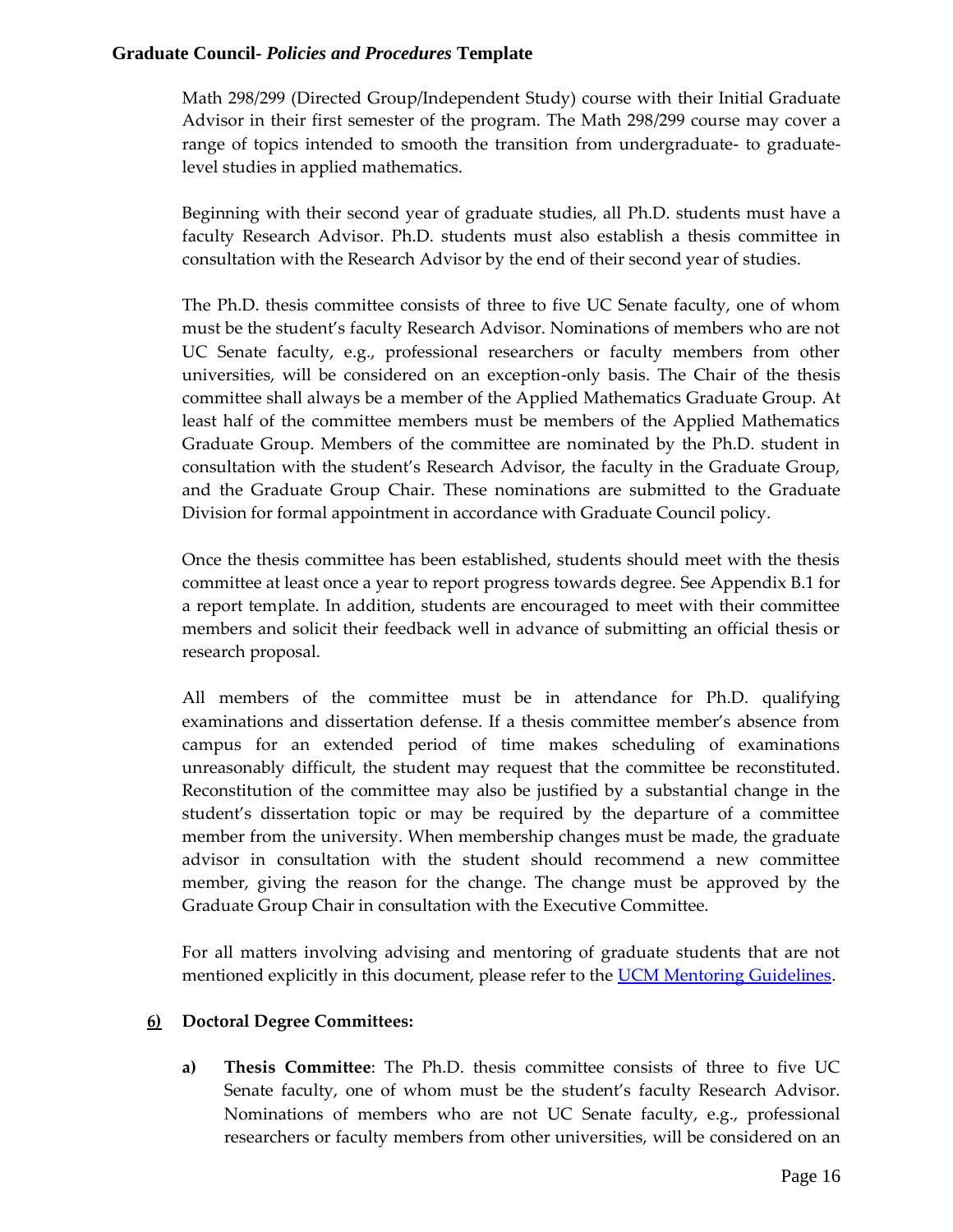exception-only basis. The Chair of the thesis committee shall always be a member of the Applied Mathematics Graduate Group. A majority of committee members must be members of the Applied Mathematics Graduate Group. Members of the committee are nominated by the Ph.D. student in consultation with the student's Research Advisor, the faculty in the Graduate Group, and the Graduate Group Chair. These nominations are submitted to the Graduate Division for formal appointment in accordance with Graduate Council policy.

The Thesis Committee is charged with determining the fitness of the student to proceed with the doctoral dissertation through a formal Qualifying Examination. For Qualifying Examination requirements, see item 8) below. The Thesis Committee shall also supervise the preparation and completion of the dissertation and the final examination, including the dissertation defense. For Dissertation and Final Examination requirements, see item 9) below.

**7) Advancement to Candidacy**: Before advancing to candidacy for a doctoral degree, a student must have passed the preliminary examinations, must have maintained a minimum GPA of 3.0 in all coursework undertaken, must have passed the Qualifying Examination, and must have completed the following core coursework: Math 221, Math 222, Math 223, Math 231, Math 232, and Math 201. Letter-graded core courses must be completed with minimum grades of "B" and a minimum grade point average (GPA) of 3.25. Additionally, the student must either have completed or be currently enrolled in Math 233 and Math 224. Normally, students advance by the end of the sixth semester. The student must file the appropriate paperwork (Advance to Candidacy for the Degree of Doctor Philosophy Form and Conflict of Interest Form) with the Graduate Division and pay the candidacy fee in order to be officially promoted to Ph.D. Candidacy.

## **8) Qualifying Examination Requirements**:

- a. *General Information*. In conjunction with the requirements described in 7) above, passing this exam makes the student eligible for advancement to candidacy. The qualifying exam should be taken by the sixth semester and no later than the eighth semester after admission to the Ph.D. program. There are two components to the qualifying exam, a written research proposal and an oral presentation/exam.
- b. *Written Research Proposal*. The student must to provide the thesis committee a written research proposal that describes the dissertation research topic, summarizes progress to date, outlines what the student proposes to do, why it is relevant, and what will be learned. This proposal needs to be submitted to the thesis committee at least one month prior to the oral component (part c below). The student must also submit for approval the "Application For Qualifying Examination" form to Graduate Division at least one month prior to the oral component date. The thesis committee will review the research proposal and determine if the student has outlined a project that is deemed appropriate for a Ph.D. If not, the student will be given one month to rewrite the research plan.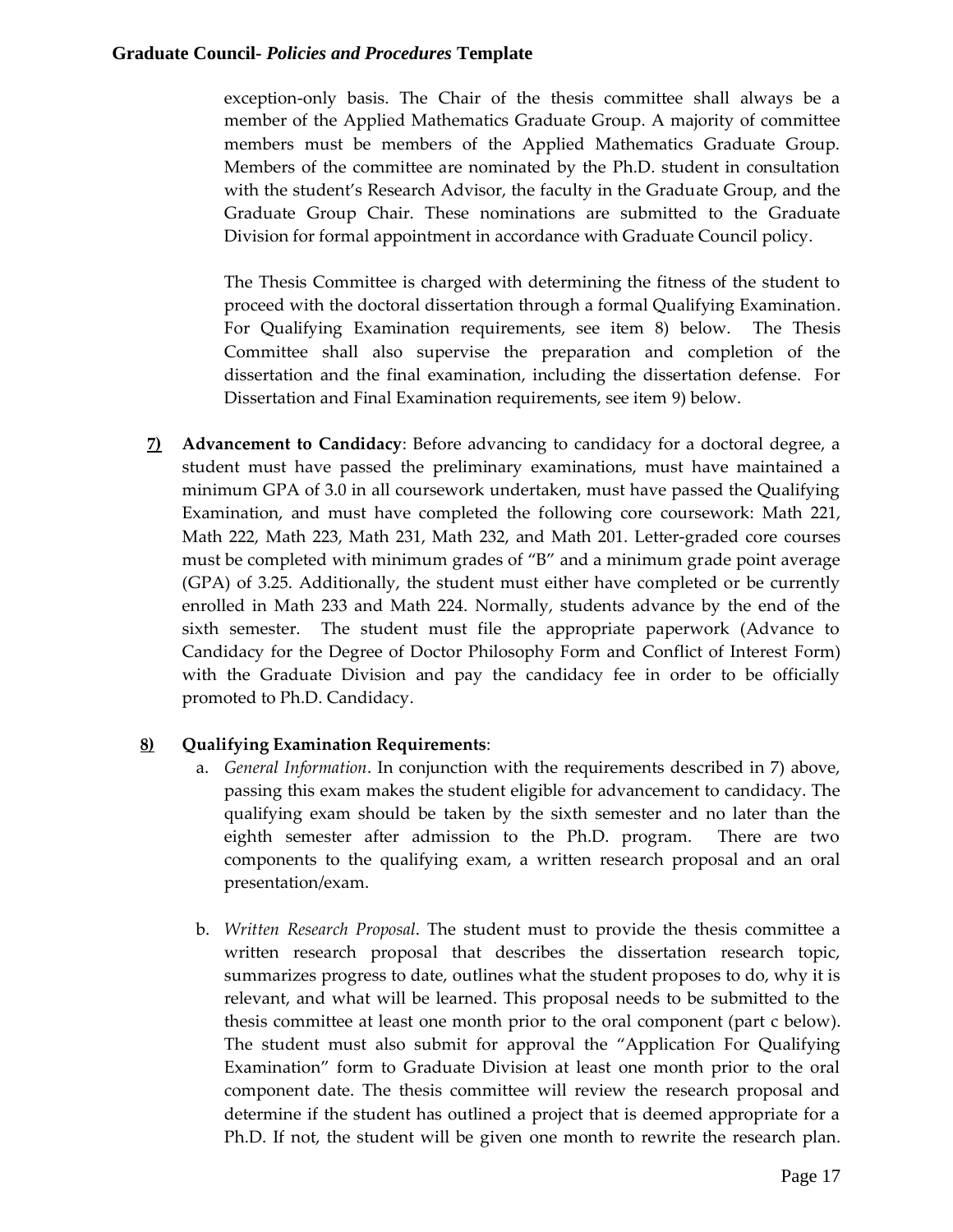Once the research plan has been approved, the student may take the oral component of the qualifying exam.

- c. *Oral Component*. The oral component of the qualifying exam consists of two parts. The first part is an oral presentation of the written research proposal. This part is open to the public. The second part is an oral exam, which serves to ascertain the breadth of a student's comprehension of fundamental facts and principles from his or her graduate course work. This part is closed to the public—only the student and the thesis committee are present.
- d. *Assessment of the Qualifying Exam*. The thesis committee will assess the two parts of the qualifying exam. Each committee member must complete the Thesis Evaluation Rubric form after the exam—see Appendix B.4. The result will be determined by a vote of the thesis committee. The committee will notify the student of the result and immediately thereafter submit this result to the Graduate Division. Possible outcomes of the qualifying examination are:
	- i. PASS (either without or with conditions). A student has passed, with or without conditions, when the thesis committee decides that the student's performance on both the written and oral components of the exam is satisfactory. The purpose of a conditional pass is to impose additional requirements designed to improve the student's research efforts. In the case of a conditional pass, possible conditions may include revisions to the written research proposal, an additional oral presentation, additional coursework, or other conditions stipulated by the thesis committee. The thesis committee is given latitude to decide deadlines by which the student will satisfy the conditions. The Chair of the thesis committee is responsible for writing a letter that clearly communicates conditions and deadlines. This letter will be sent to both the Ph.D. student and to Graduate Division. The Chair of the thesis committee is responsible for ensuring that the conditions and deadlines are met.
	- ii. FAIL. A student who has failed the first qualifying examination may work towards a second one. The second examination may have a format different from the first, but the substance should remain the same. A student whose performance on the second attempt is also unsatisfactory, or who does not undertake a second examination within a reasonable period of time, is subject to academic disqualification. A third examination may be given only with the approval of the Graduate Group committee and the Vice Provost and Dean of Graduate Education.
	- iii. PARTIAL PASS. A student has partially passed when the thesis committee decides that the student passed some components but failed others. In this instance, the following apply:
		- 1. The student must take a second examination that specifically focuses on the components that were failed in the first examination.
		- *2.* The Chair of the thesis committee must write a letter to the student, with a copy to the Graduate Division, conveying the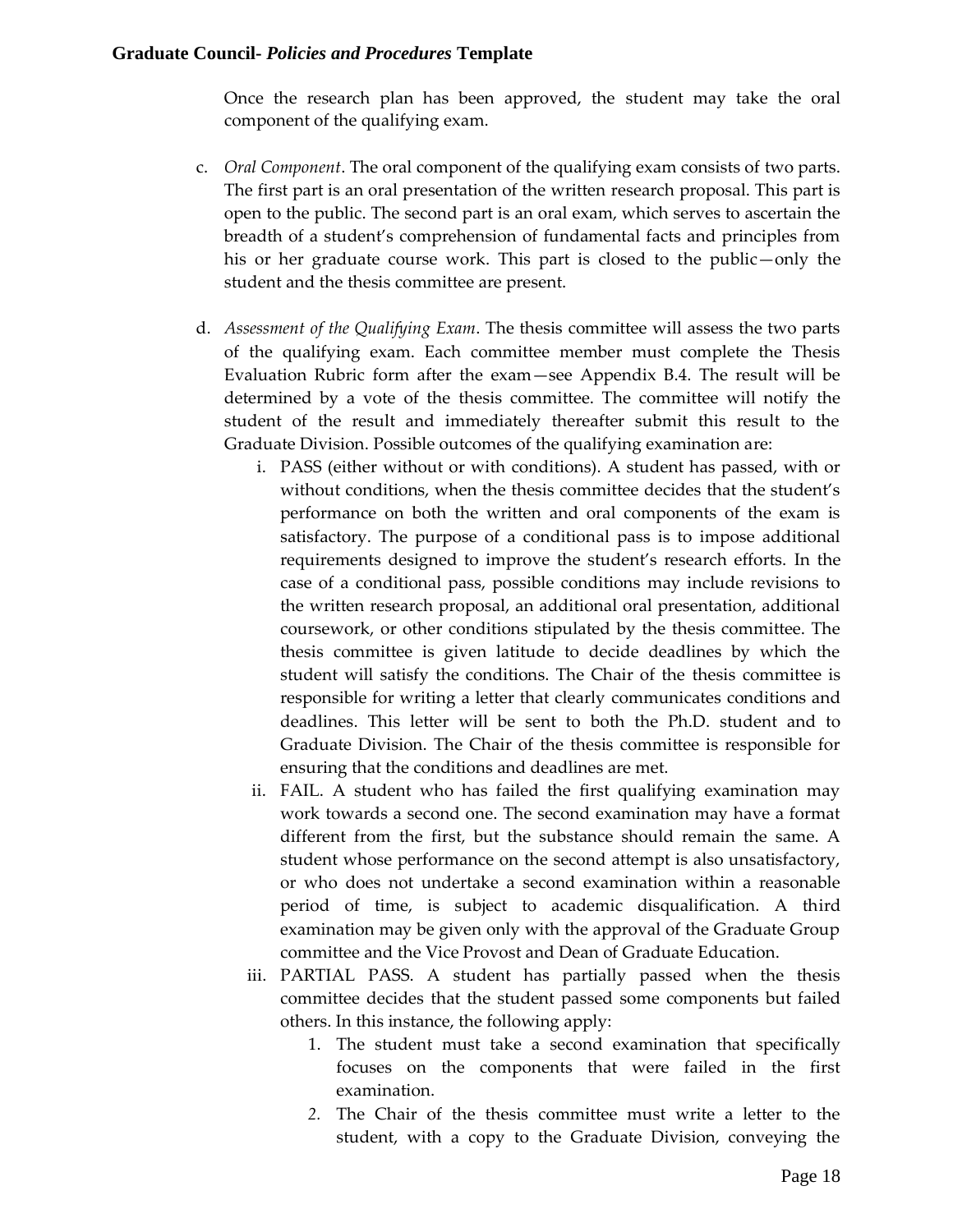information about the student's performance (pass, fail, or partial pass) on each of the components covered during the examination.

- **9) Dissertation Requirements:** All students in the Ph.D. Plan are required to defend a dissertation prior to obtaining the Ph.D. degree. The defense consists of written and oral components. The dates for the dissertation defense are arranged between the student and the thesis committee. All members of the thesis committee must be in attendance for the Ph.D. dissertation defense.
	- a. *Written Dissertation*. The Ph.D. dissertation must be creative and independent work that can stand the test of peer review. The work must be the student's. It must be original and deemed by the thesis committee to be publishable in an appropriate peer-reviewed journal. The student must submit to the thesis committee all papers containing results from the Ph.D. work on which s/he is an author. The student is encouraged to discuss with members of the thesis committee both the substance and the preparation of the dissertation well in advance of the planned defense date. Detailed instructions on the form of the dissertation and abstract may be obtained from Graduate Division. See Appendix B.5 for a Syllabus for the Dissertation.

The student must provide a copy of the dissertation to each member of the thesis committee, after which each committee member is allowed one month to read and comment on it. The student must also schedule a tentative date for the defense and final examination in consultation with the thesis committee. If one or more committee members believe that there are significant errors or shortcomings in the dissertation or that the scope or nature of the work are not adequate, the student must address these shortcomings and potentially reschedule the defense date.

b. *Dissertation Defense and Final Examination*. The Ph.D. final exam consists of an open seminar on the dissertation work followed by a closed examination by the thesis committee. During the examination, the student is expected to explain the significance of the research, justify the methods that have been employed, and defend the conclusions of the research. At the conclusion of the examination, the thesis committee shall vote on whether both the written dissertation and the student's performance on the exam are of satisfactory quality to earn a University of California Ph.D. degree. Each committee member must complete the Thesis Evaluation Rubric form after the exam – see Appendix B.6. A simple majority is required for a pass. Members of the committee may vote to make passing the exam contingent on corrections and/or revisions to the dissertation. In such a case, the thesis committee will select one member, normally the graduate research advisor, who will be responsible for approving the final version of the dissertation that is filed with Division of Graduate Studies.

The student must submit the signed dissertation in PDF form to the Graduate Chair no later than one month after the final examination date. The student must also file the final dissertation with the Division of Graduate Studies.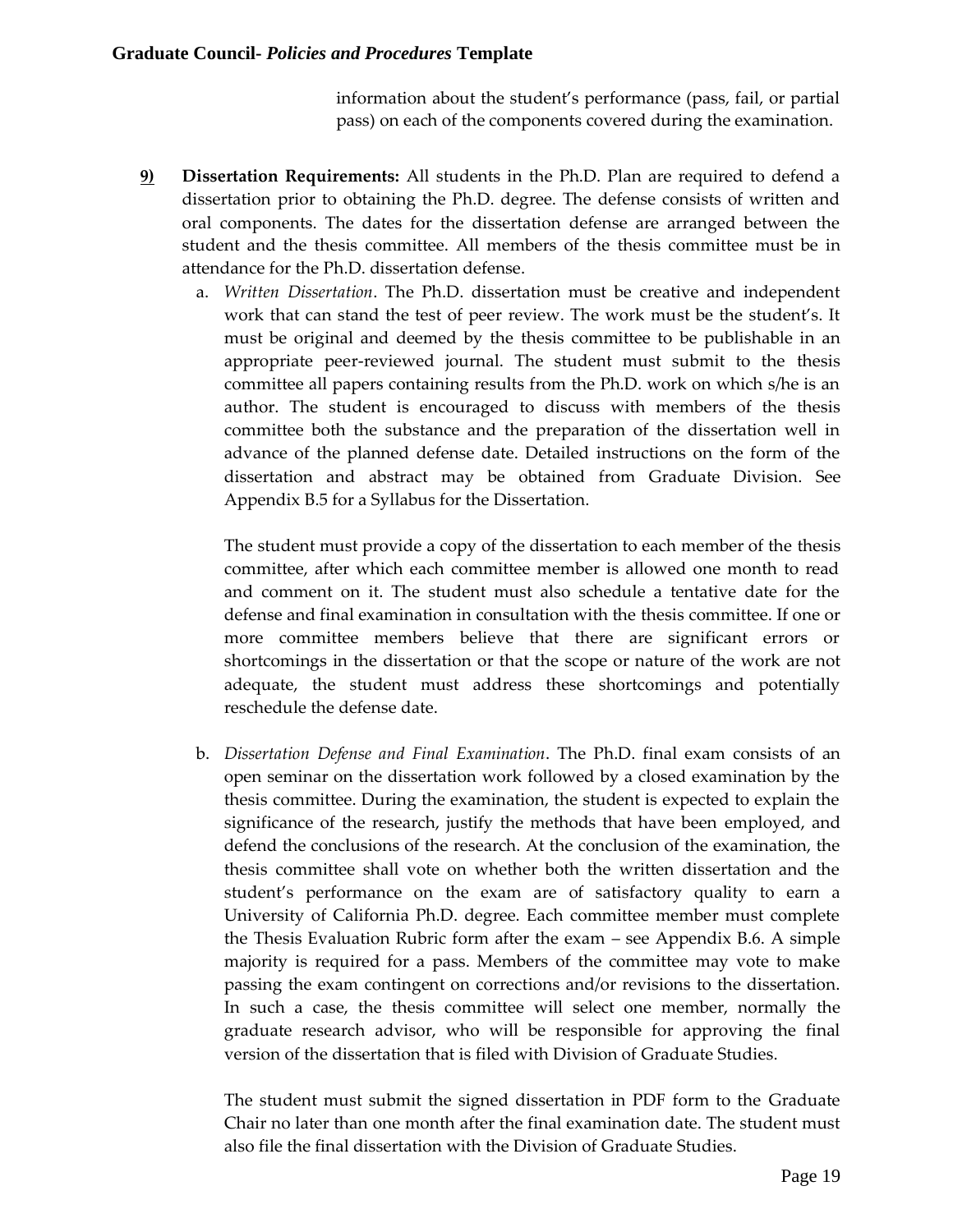**10) Normative Time to Degree:** For the Ph.D. degree, the normative time to degree is five years, i.e., ten semesters of full-time enrollment. The Normative Time to Advancement to Candidacy is six semesters, and the Normative Time in Candidacy is four semesters.

| Year One   | car runcinic and ocquence or Events<br>Fall | Spring                                       |
|------------|---------------------------------------------|----------------------------------------------|
|            | Math 221: Advanced ODEs                     | Math 222: PDEs                               |
|            | Math s: Num. Sol. Diff. Eqns.               | Math 232: Num. Sol. Diff. Eqns. II           |
|            | I                                           |                                              |
|            | Math<br>Applied<br>291:                     | Math 223: Asymptotics and Perturbation       |
|            | Mathematics Seminar                         | Methods                                      |
|            | Math 201: Teaching<br>and                   | January: First attempt at passing the        |
|            | Learning in the Sciences                    | preliminary exams.                           |
|            | Math<br>Directed<br>298/299:                | May: Second and final attempt at passing     |
|            | Group/Independent<br>Study                  | the preliminary exams.                       |
|            | (with Initial Advisor)                      |                                              |
|            |                                             | Find faculty research advisor and form       |
|            |                                             | thesis committee before the beginning of     |
|            |                                             | the Fall semester of Year 2.                 |
|            |                                             |                                              |
|            |                                             |                                              |
| Year Two   | Fall                                        | <b>Spring</b>                                |
|            | Math 224: Advanced Methods                  | Math 295: Graduate Research                  |
|            | of Applied Mathematics                      |                                              |
|            | 233: Scientific<br>Math                     | Math 292: Special Topics in Applied          |
|            | Computing                                   | <b>Mathematics</b>                           |
|            | Math 292: Special Topics in                 |                                              |
|            | <b>Applied Mathematics</b>                  |                                              |
|            |                                             |                                              |
| Year Three | Fall                                        | <b>Spring</b> (advancement to PhD candidacy) |
|            | Math 295: Graduate Research                 | Math 295: Graduate Research                  |
|            | Qualifying Exam Preparation                 | Qualifying Exam                              |
|            |                                             |                                              |

## **11) Typical Timeline and Sequence of Events**

**12) Sources of Funding:** Graduate students in Applied Mathematics are normally offered financial support through appointment either as a Teaching Assistant (TA), Teaching Fellow (TF), and/or Graduate Student Researcher (GSR).

Students in their first semester of residence usually serve as TAs for appropriate courses in the schools of Natural Sciences or Engineering. After the first semester, support may be offered through either funding as a TA or a GSR in the graduate research adviser's group. Graduate students with external fellowships are still required to satisfy the teaching requirement and will be paid by the school for teaching. While every effort will be made to provide employment as a TA, Teaching Fellow, or GSR for all graduate students in residence, admission to graduate studies carries no guarantee of financial support beyond that specified in the initial letter of commitment of financial support (if any). During the academic year, appointments are